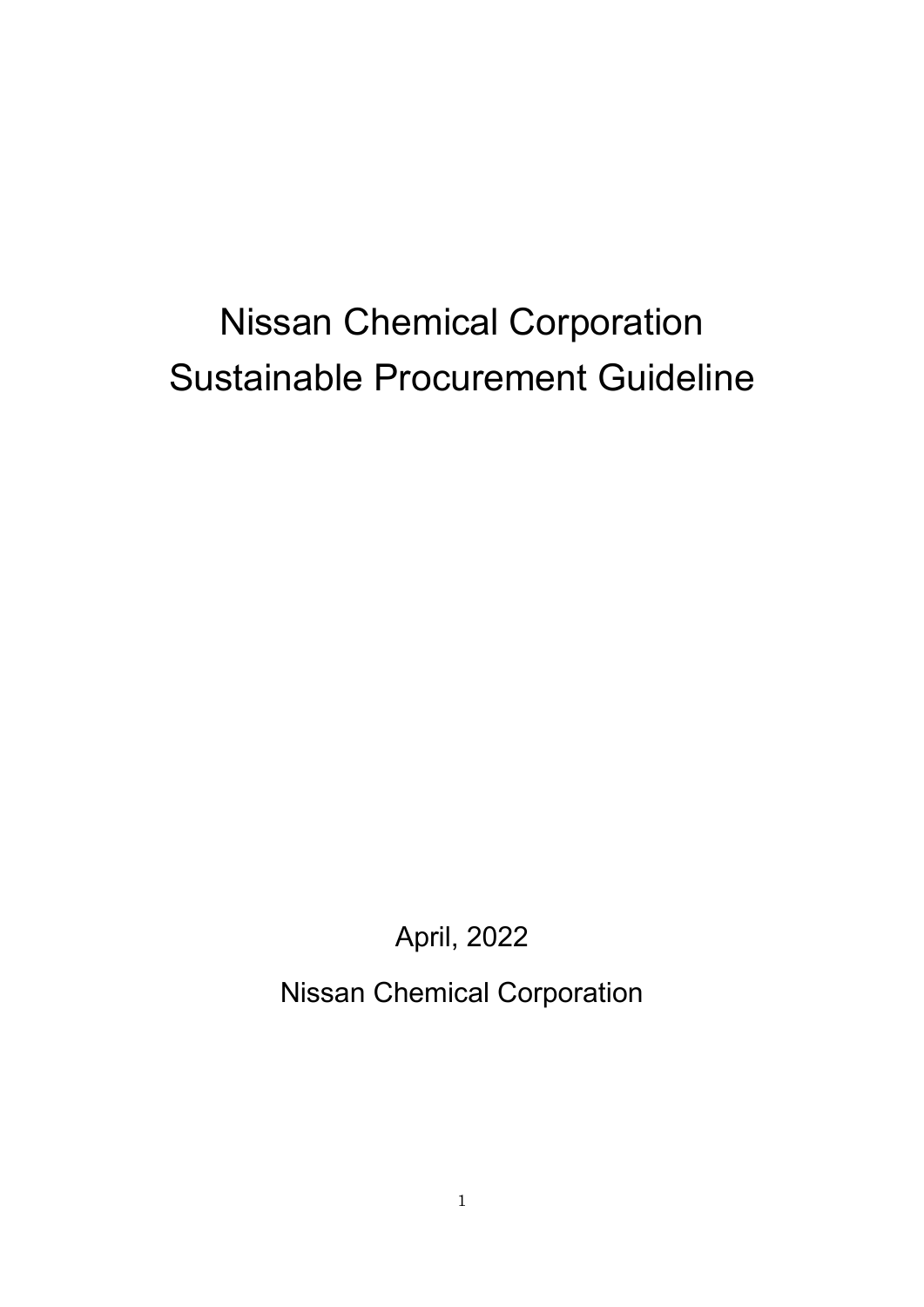### **Contents**

|         | 1. Introduction $\cdots$ $\cdots$ $\cdots$ $\cdots$ $\cdots$ $\cdots$ $\cdots$ $\cdots$ $\cdots$ $\cdots$ $\cdots$ $\cdots$ $\cdots$ $\cdots$ $\cdots$ $\cdots$ $\cdots$ |
|---------|--------------------------------------------------------------------------------------------------------------------------------------------------------------------------|
|         |                                                                                                                                                                          |
|         |                                                                                                                                                                          |
|         | 4. Responsible Minerals Procurement Policy $\cdots \cdots \cdots \cdots \cdots \cdots \cdots \cdots \cdots 6$                                                            |
|         | 5. Nissan Chemical Group Human Rights Policy $\cdots \cdots \cdots \cdots \cdots \cdots \cdots \cdots$                                                                   |
|         |                                                                                                                                                                          |
|         | 7. Responsible Care Basic Policy •••••••••••••••••••••••••••••                                                                                                           |
|         |                                                                                                                                                                          |
|         | 1. Human Rights and Labor                                                                                                                                                |
|         | $(1-1)$ Prohibition of Forced Labor $\cdots$ $\cdots$ $\cdots$ $\cdots$ $\cdots$ $\cdots$ $\cdots$ $\cdots$ $\cdots$ 10                                                  |
|         | $(1-2)$ Prohibition of Inhumane Treatment $\cdots \cdots \cdots \cdots \cdots \cdots \cdots$ 10                                                                          |
|         |                                                                                                                                                                          |
|         |                                                                                                                                                                          |
|         | $(1-5)$ Adequate Wages $\cdots$ $\cdots$ $\cdots$ $\cdots$ $\cdots$ $\cdots$ $\cdots$ $\cdots$ $\cdots$ 11                                                               |
|         | (1-6) Appropriate Management of Working Hours · · · · · · · · · · · · · · 11                                                                                             |
|         | (1-7) Respect for Employees' Right to Organize $\cdots$ $\cdots$ $\cdots$ $\cdots$ $\cdots$ $\cdots$ 12                                                                  |
|         | 2. Environmental Considerations                                                                                                                                          |
|         | $(2-1)$ Environmental Policy $\cdots$ $\cdots$ $\cdots$ $\cdots$ $\cdots$ $\cdots$ $\cdots$ $\cdots$ $\cdots$ 13                                                         |
|         | (2-2) Chemical Substances Management · · · · · · · · · · · · · · · · · 13                                                                                                |
|         | (2-3) Effective Use of Resources and Energy $\cdots \cdots \cdots \cdots \cdots$ 13                                                                                      |
|         | (2-4) Reduction of Greenhouse Gas (GHG) Emissions $\cdots \cdots \cdots \cdots$ 14                                                                                       |
| $(2-5)$ |                                                                                                                                                                          |
| $(2-6)$ |                                                                                                                                                                          |
| $(2-7)$ |                                                                                                                                                                          |
| $(2-8)$ | Understanding of the Impact on Water Resources · · · · · · · · · · · 15                                                                                                  |
| $(2-9)$ | Minimization of Environmental Impact (Environmental Pollution)                                                                                                           |
|         | (Waste Water, Sludge, Air Emissions, etc.) · · · · · · · · · · · · · 16                                                                                                  |
|         | (2-10) Procurement of Raw Materials Considering the Environment and Society                                                                                              |
|         |                                                                                                                                                                          |
|         | $(2-11)$ Disclosure of Information on Environmental Activities $\cdots \cdots \cdots 16$                                                                                 |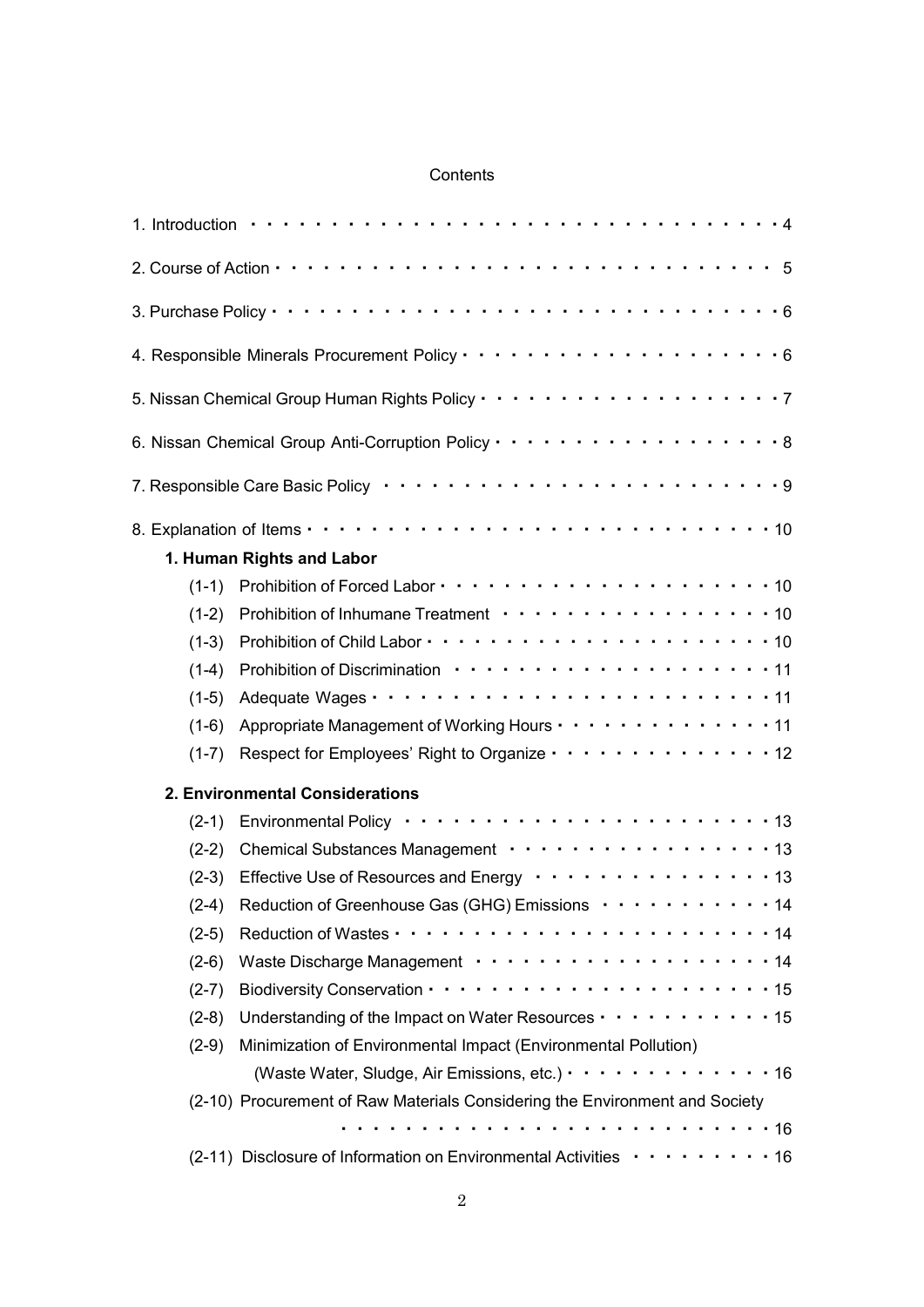## **3. Health and safety**

|                                    |         | (3-1) Secure of Safety for Business Operation · · · · · · · · · · · · · · · 17                      |
|------------------------------------|---------|-----------------------------------------------------------------------------------------------------|
|                                    | $(3-2)$ |                                                                                                     |
|                                    | $(3-3)$ | Consideration for Physically Taxing Work · · · · · · · · · · · · · · · 18                           |
|                                    | $(3-4)$ |                                                                                                     |
|                                    | $(3-5)$ |                                                                                                     |
|                                    | $(3-6)$ |                                                                                                     |
|                                    |         |                                                                                                     |
| 4. Ethics                          |         |                                                                                                     |
|                                    |         | (4-1) Formulation and Dissemination of the Ethics Code and                                          |
|                                    |         |                                                                                                     |
|                                    | $(4-2)$ | Prohibition of Bribery, Corruption, Extortion, Embezzlement, etc. $\cdots$ $\cdots$ 20              |
|                                    | $(4-3)$ | Prohibition of Abuse of Dominant Bargaining Position · · · · · · · · · 20                           |
|                                    | $(4-4)$ | Prohibition of Provision and Receipt of Improper Benefit · · · · · · · · 21                         |
|                                    | $(4-5)$ | Development of Whistle-blowing Program ··············21                                             |
|                                    | $(4-6)$ | Prevention of Confidential Information Leakage · · · · · · · · · · · · 22                           |
|                                    |         | (4-7) Prohibition of Anticompetitive Practices · · · · · · · · · · · · · · · · · 22                 |
|                                    | $(4-8)$ | Responsible Minerals Procurement · · · · · · · · · · · · · · · · · · 22                             |
|                                    |         |                                                                                                     |
|                                    |         | (4-10) Elimination of Antisocial Organizations · · · · · · · · · · · · · · · · · 23                 |
|                                    |         | (4-11) Respect for Intellectual Property Rights · · · · · · · · · · · · · · · · · 23                |
| 5. Building Risk Management System |         |                                                                                                     |
|                                    |         | (5-1) Establishment of Business Continuity Plans (BCPs) $\cdots$ 25                                 |
|                                    |         | (5-2) Establishment of Emergency Networks · · · · · · · · · · · · · · · · · 25                      |
|                                    |         | $(5-3)$ Secure of Multiple Production Sites and Alternative Production Sites $\cdot \cdot \cdot 25$ |
|                                    | $(5-4)$ | Listing of Suppliers and Manufacturers · · · · · · · · · · · · · · · · · · 25                       |
|                                    |         | (5-5) Protection against Threats on Computer Network · · · · · · · · · · · 25                       |
|                                    |         | (5-6) Prevention of Confidential Information Leakage of Clients and Third Parties                   |
|                                    |         |                                                                                                     |
| 6. Product Safety and Quality      |         |                                                                                                     |

# (6-1) Provision of Accurate Information on Products and Services  $\cdots \cdots$  27 (6-2) Response to Accidents and Deficiencies of Quality  $\cdots \cdots \cdots$  27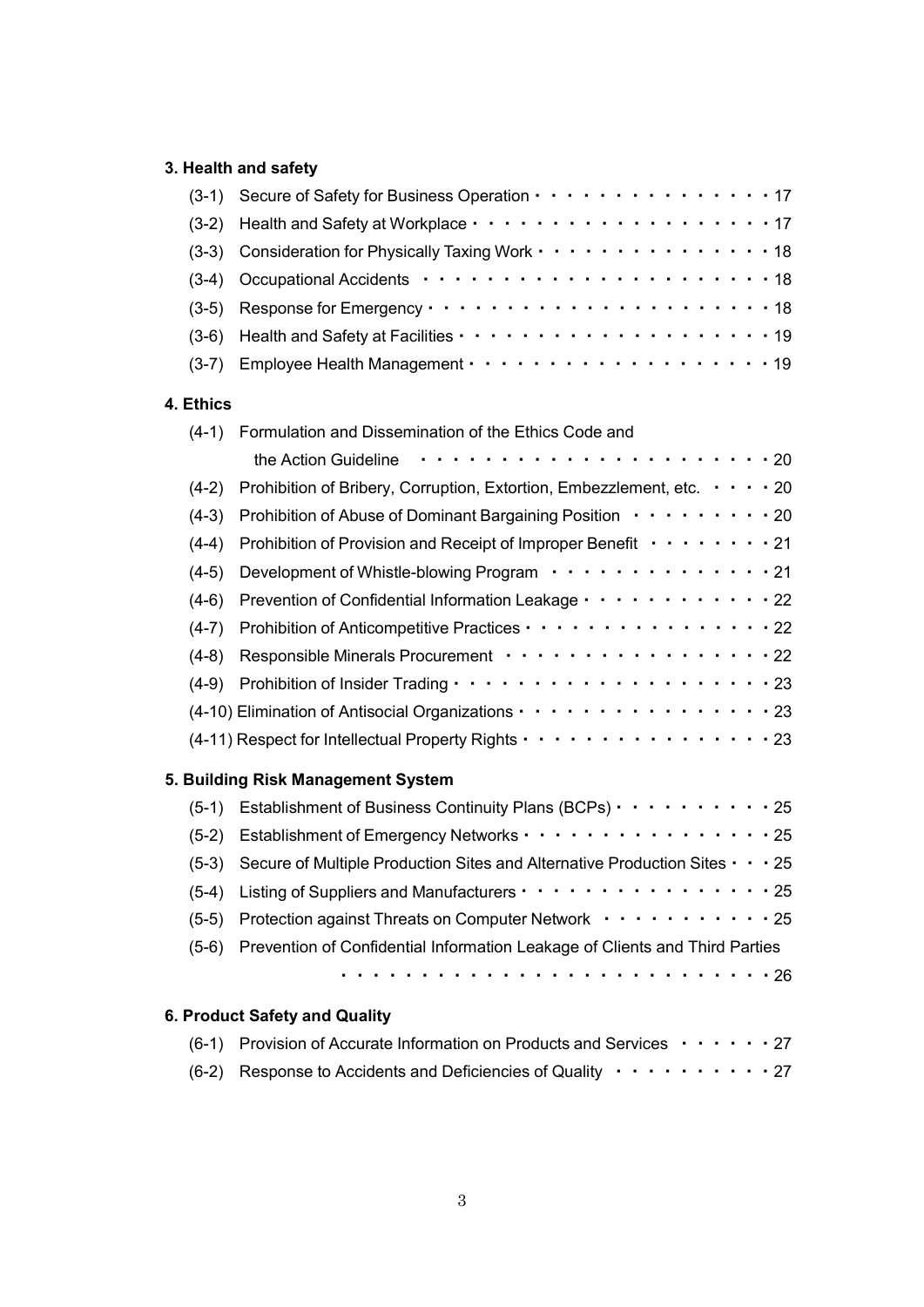#### 1. Introduction

In recent years, the business environment surrounding corporate activities has diversified and changed dramatically with the globalization of corporate activities, etc. In addition, we face a variety of social issues, including environmental issues such as climate change, resource depletion, as well as human rights issues. Moreover, social criticism of the frequent occurrence of corporate scandals and improper corporate activities is becoming increasingly pronounced, and stakeholders' interest in sustainability is expected to increase further in the future.

With the adoption of the Guiding Principles on Business and Human Rights, the Paris Agreement, and SDGs (Sustainable Development Goals), we are required to further strengthen our efforts to contribute to the construction and development of a sustainable society. In this context, we are developing our business based on the belief that the implementation of our corporate philosophy "Contribute to the protection of the global environment and the existence/development of humanity, offering the value sought by society." is a sustainability activity. In addition, we participate in the United Nations Global Compact and support the 10 principles in four areas (human rights, labour, the environment, and anti-corruption). By continuing our efforts to realize these principles, we are contributing to the sustainable development of society. However, results for the sustainable development of society cannot be produced only by us and we needs to gain the understanding and cooperation of all members of the supply chain as a whole. Based on this belief, we have compiled this "Nissan Chemical Corporation sustainable Procurement Guideline" for matters that we would like our business partners to work on together.

Through the initiatives described in this guideline, we intend to realize the sustainable growth of our business partners, us, and society. We ask our business partners to understand the above objectives, and to agree with and implement them.

We ask for the cooperation to respond to a self-check sheet in order for our business partners to confirm the status of initiatives in each item.

This guideline has been prepared with reference to the Supply Chain CSR Promotion Guidebook published in August 2006 by the Japan Electronics and Information Technology Industries Association (JEITA).

Nissan Chemical Corporation Sustainability Promotion Group, Sustainability Promotion & IR Department Purchasing Department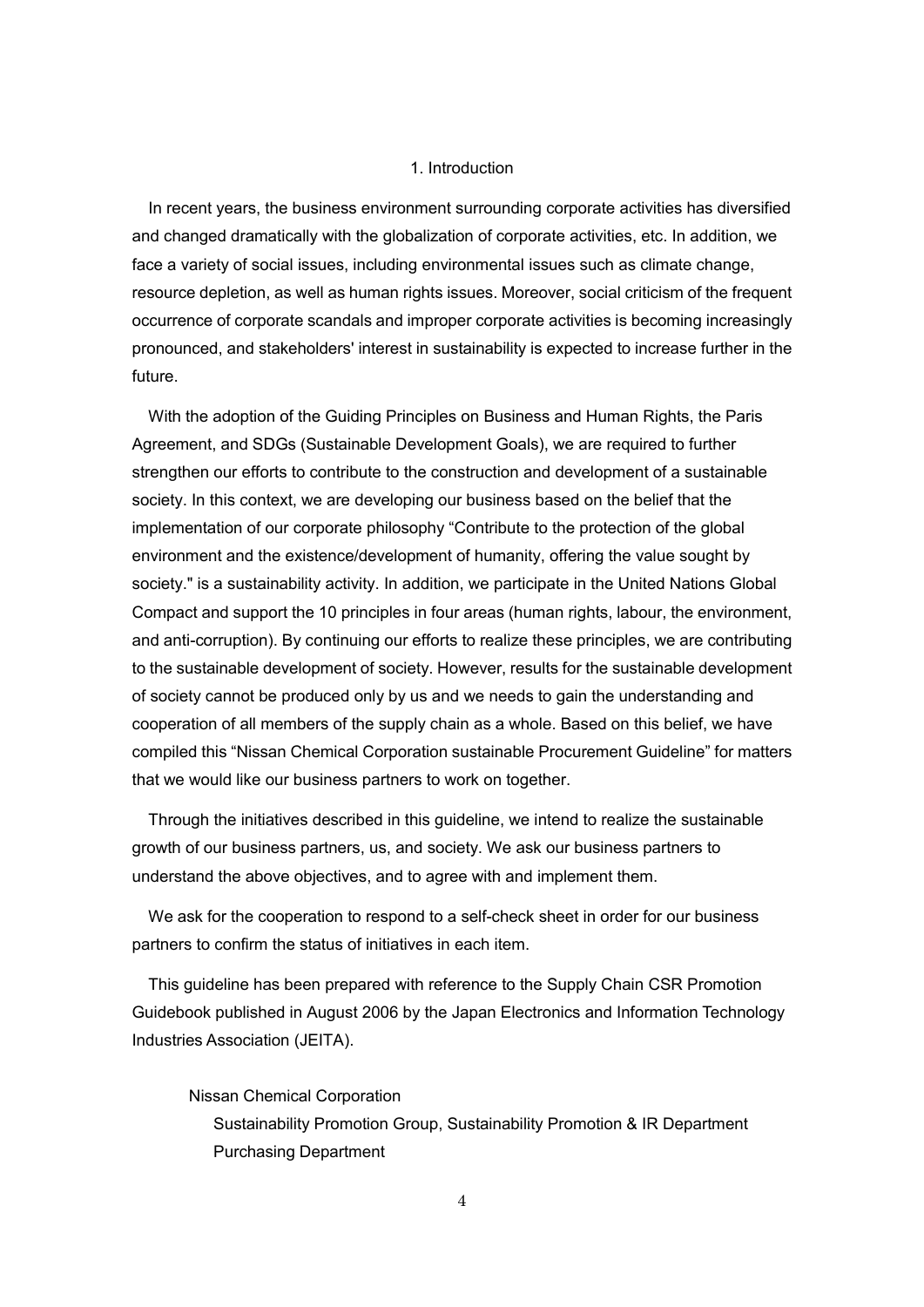#### 2. Course of Action

- 1. Conduct sensible business activities as a member of the international community in compliance with laws and regulations.
- 2. Enhance corporate value by providing safe and useful products and services.
- 3. Strive to achieve no-accidents & no-disasters and protect the global environment.
- 4. Disclose information appropriately with a focus on communication with stakeholders.
- 5. Create a cheerful and pleasant workplace by respecting the individuality and personalities, and promoting health of employees.
- 6. Conduct ourselves as good corporate citizens and decent members of society.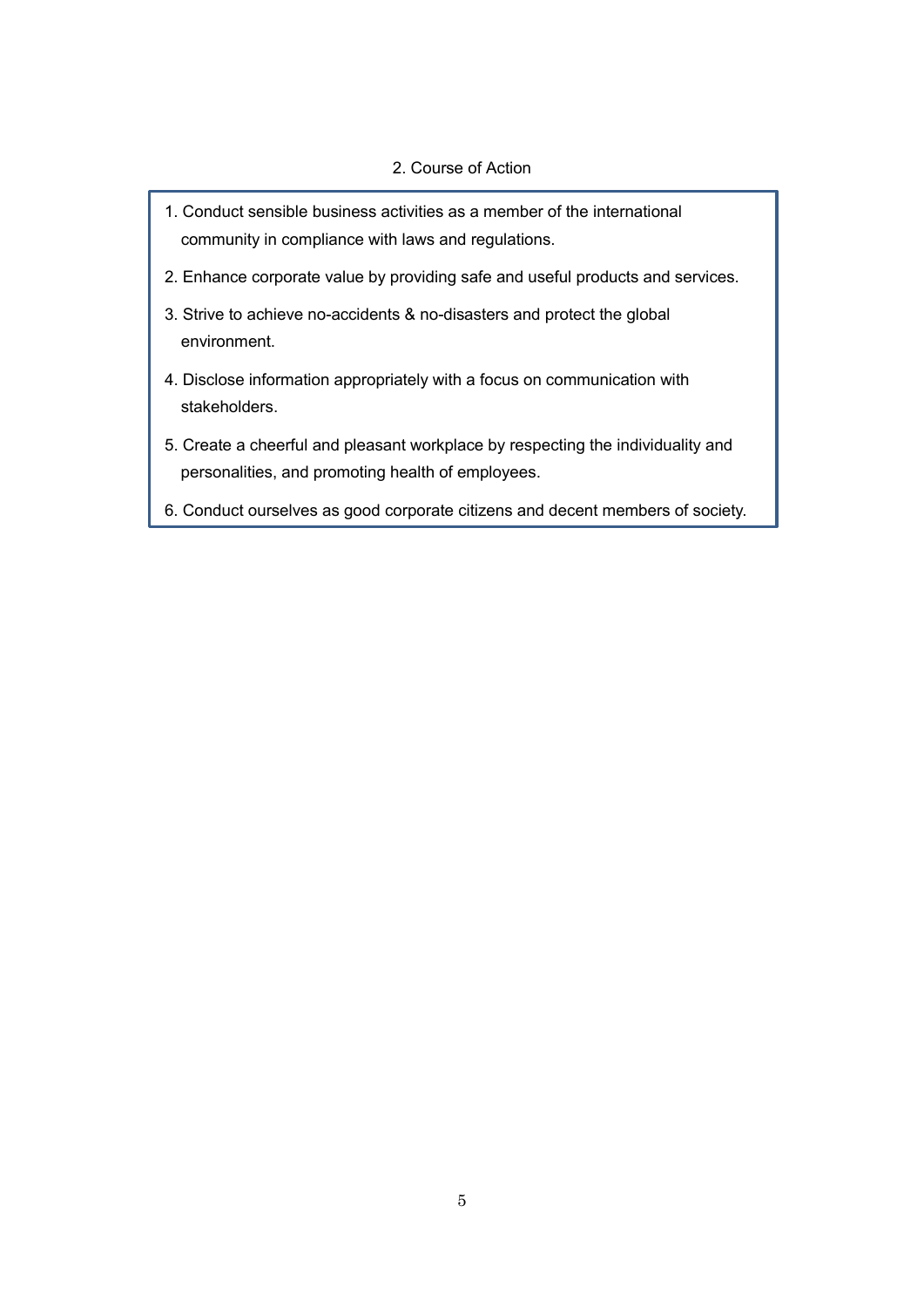We procure and purchase raw materials and materials in accordance with our Course of Action.

- 1. Compliance with laws, regulations, and social norms We promote sound procurement and purchase activities by observing all relevant laws, regulations, social norms, and internal regulations, as well as corporate ethics.
- 2. Fair, equitable, transparent trades We continue to create opportunities for business with new suppliers, without adhering to past purchases or the corporate group, thereby ensuring fair, equitable, transparent trades.
- 3. Procurement and purchase based on economic rationality We undertake procurement and purchase that are optimal for us based on a comprehensive evaluation of quality, price, stable supply, technology development capabilities, stable management and other factors.
- 4. Consideration for the global environment To achieve a sustainable society, we strive to remain conscious of the protection of the global environment in our procurement and purchase activities.
- 5. Establishment of partnership

Based on our fundamental recognition that all of our business partners are essential for executing businesses, we establish relationships of mutual trust with them in our efforts to achieve further development. We will also work on the following themes with our business partners in our efforts to fulfill our corporate social responsibility.

- 1) Compliance with laws, regulations, social norms and corporate ethics
- 2) Ensure safety and protecting the environment
- 3) Respect human rights and giving consideration to the work environment

### 4. Responsible Minerals Procurement Policy

It is feared that the profits from mining and trading gold, tin, tantalum, tungsten and cobalt (hereinafter, minerals) in conflict areas such as the Democratic Republic of the Congo and its surrounding countries and CAHRAs\* (hereafter, collectively referred to as target areas) have become a major source of funds for organizations involved in risks and fraudulent, such as conflict, infringement of human rights such as child labor and forced labor, environmental destruction, and corruption.

We will not use any minerals from target areas (hereinafter, conflict minerals) and materials including conflict minerals to avoid participating in conflict and inhumane activities. In the unlikely event that the use of conflict minerals is discovered, we will promptly take remedial measures. We ask our business partners to agree with this policy and to cooperate so that conflict minerals are not used in the raw materials used in our products.

<sup>\*</sup> Conflict-Affected and High-Risk Areas covered by EU Conflict Minerals Regulation Refer to <https://www.cahraslist.net/cahras>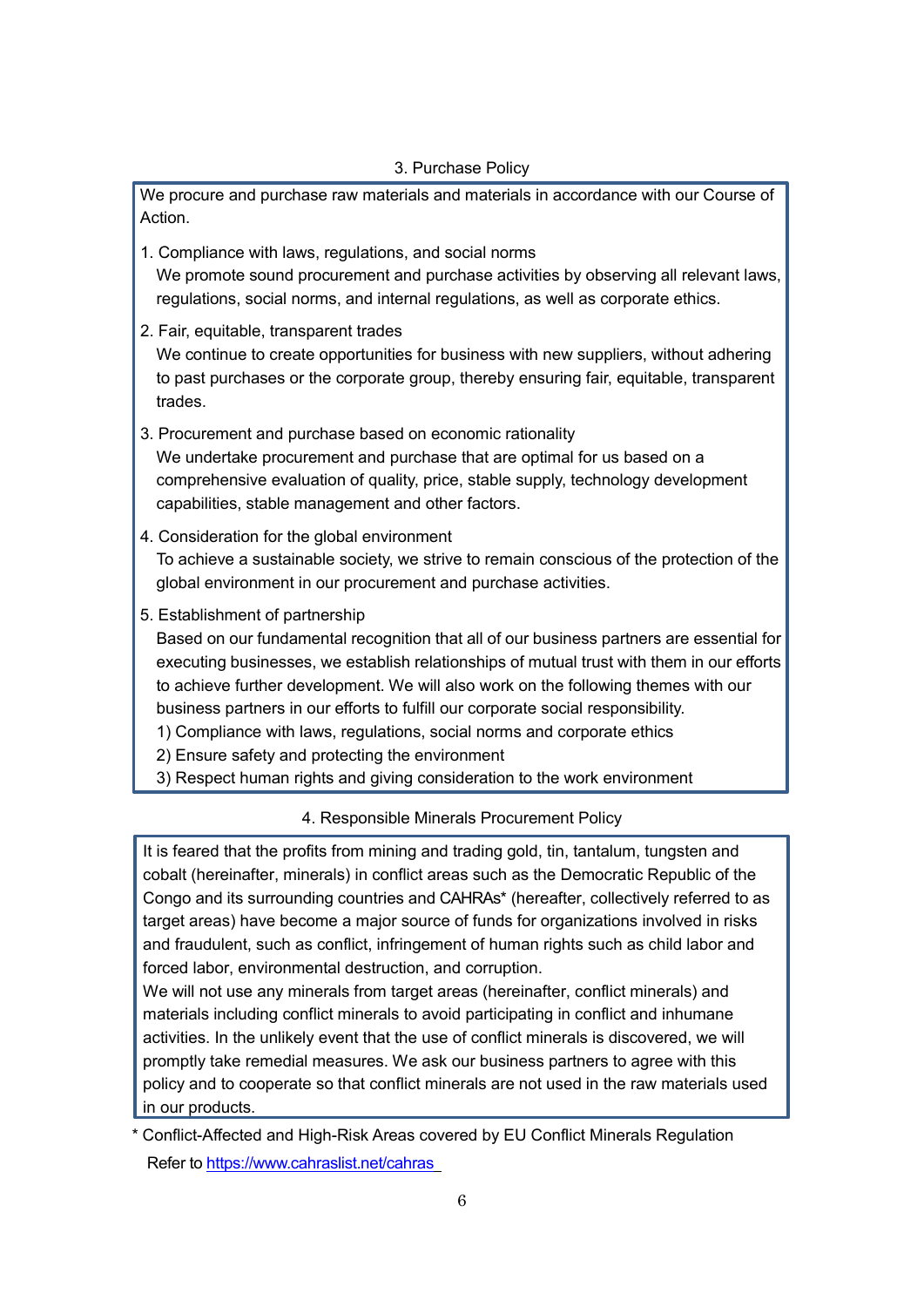#### 5. Nissan Chemical Group Human Rights Policy

The Nissan Chemical Group supports international standards including the United Nations Global Compact, the United Nations Guiding Principles on Business and Human Rights, and any other relevant standards for human rights. This Nissan Chemical Group Human Rights Policy (this "Policy") has been established to promote efforts aimed at respecting human rights of all relevant stakeholders including employees.

This Policy complements the Nissan Chemical Group's position with respect to compliance and respect for human rights, and shall apply to all officers and employees working for the Nissan Chemical Group.

1) Respect for Human Rights

The Nissan Chemical Group shall respect the dignity and human rights of all people, and shall not discriminate, for whatever reasons, on the basis of, including, but not limited to, origin, nationality, race, ethnicity, beliefs, religion, gender, gender identity, age, all kinds of disability, preference, academic background, pregnancy, language, economic background, and political views.

2) No Infringement of Human Rights

All officers and employees of the Nissan Chemical Group shall not infringe upon the human rights of others or engage in discrimination, and endeavor not to participate, directly or indirectly, in infringement of human rights. It shall ask its business partners and suppliers for on-going support and respect of this Policy.

#### 3) Employment and Labor

<Prohibition of Forced Labor and Child Labor>

The Nissan Chemical Group shall not employ children under the legal working age stipulated in the law of the relevant countries or regions. It shall prohibit any labor by forced labor, slave labor and/or trafficking. It shall ask its business partners to do the same. Moreover, it shall not impose unreasonable restrictions on the employees' freedom of moving in and around the facilities provided by the Nissan Chemical Group. It also shall not impose unreasonable restrictions on the employees when they wish to leave their post or terminate their employment.

<Good Labor-Management Relations>

The Nissan Chemical Group promises to respect the freedom of association and the right to collective bargaining.

< Fair and Equitable Remuneration>

The Nissan Chemical Group shall comply with any and all applicable laws and regulations regarding wages, including the laws on minimum wage, overtime work, and welfare benefits required by law, and shall pay fair and equitable remuneration to employees.

#### <Elimination of Discrimination>

The Nissan Chemical Group shall endeavor to ensure equal employment opportunities in recruitment, job assignment, promotion and development of skills.

#### 4) Remediation

In the event that the Nissan Chemical Group causes or contributes to an adverse impact on human rights in the course of its business activities, it shall make efforts to remedy and correct such impact through appropriate means.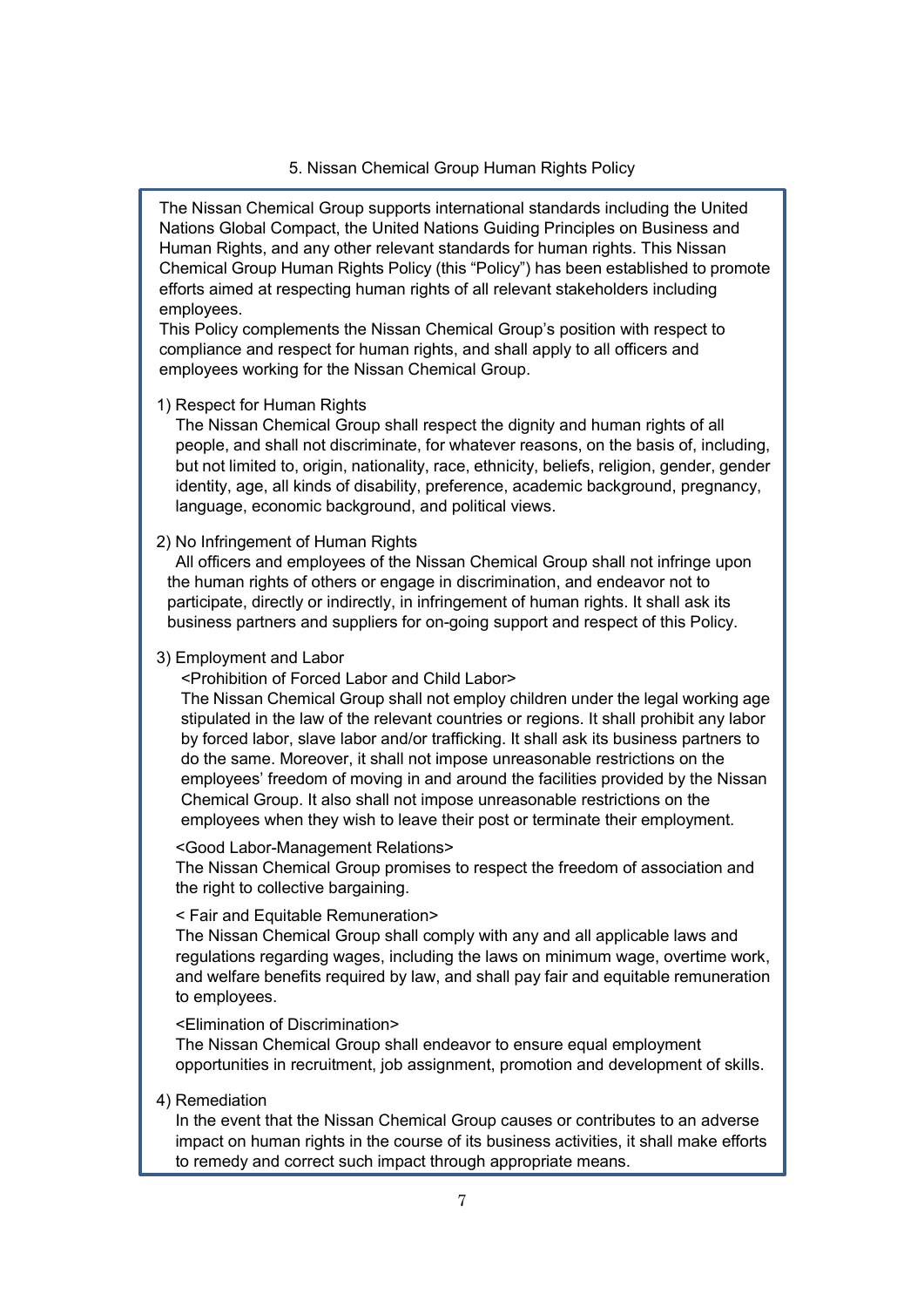#### 6. Nissan Chemical Group Anti-Corruption Policy

The Nissan Chemical Group supports international standards, including the United Nations Global Compact, and establishes the Nissan Chemical Group Anti-Corruption Policy (this "Policy"). This Policy complements the Nissan Chemical Group's position on compliance with respect to anti-corruption, and shall apply to all officers and employees working for the Nissan Chemical Group.

#### 1) Definitions

"Corruption" means the abuse of entrusted official authority for personal or company gain, including bribery.

"Bribery" means that, when company conducts its businesses,

- ・any of its officers or employees provides improper benefits to a third party for the purpose of inducing a third party to conduct fraudulent or illegal acts, or upon request from a third party, or
- ・any of its officers or employees demands or receives improper benefits from a third party.

#### 2) Commitment to Anti-Corruption

The Nissan Chemical Group has zero tolerance for corruption of any kind. It shall not engage in any form of corruption relating to public officials, governmental agencies and any other clients ("Business Partners"). It shall also continuously ask the Business Partners not to engage in any corruption.

#### 3) Compliance with respect to Anti-Corruption

The Nissan Chemical Group shall comply with and require the Business Partners to comply with domestic and international laws and regulations concerning the prohibition of bribery and corruption, such as the Unfair Competition Prevention Act, the U.S. Foreign Corrupt Practices Act and the Anti-Unfair Competition Law of the People's Republic of China (commercial bribery rules). It shall also keep and maintain accurate financial records relating to business transactions involving itself.

#### 4) Remediation

In the event that the Nissan Chemical Group violates this Policy in the course of its business activities, it shall make efforts to remedy and correct the said violation through appropriate means and fully cooperate with investigations by the relevant authorities.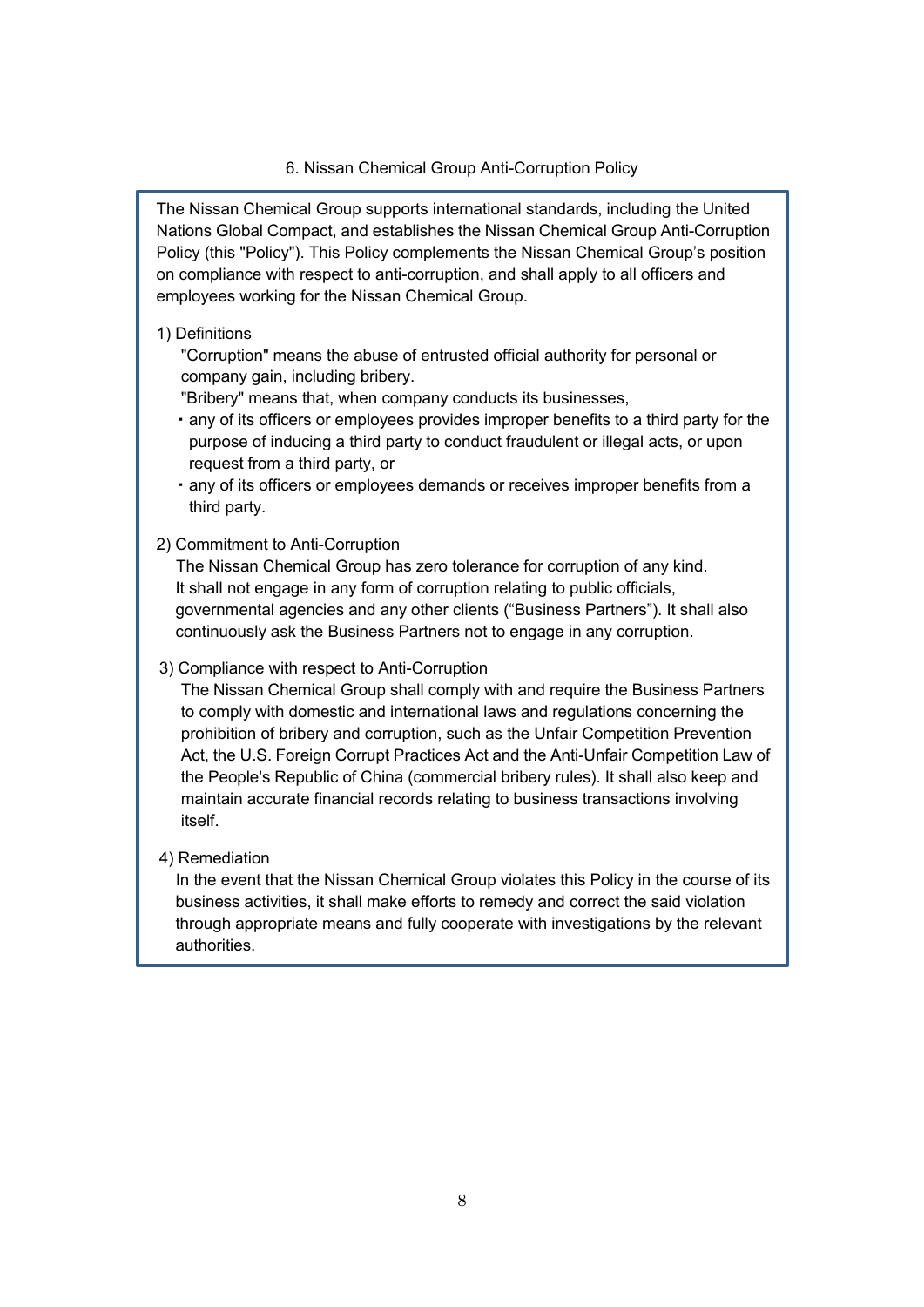#### 7. Responsible Care Basic Policy

- (1) Safeguard the environment, health and safety in domestic and overseas through strong leadership by management.
- (2) Strive to continually improve environmental, health and safety performance and the security of facilities, processes and technologies throughout the entire chemical lifecycle of our products from development to disposal, and disclose the results of such efforts to the society.
- (3) Further reduce consumption of resources and energy and strive to reduce, reuse and recycle waste.
- (4) Protect the environment and people's health and safety by promoting continual improvement in chemical product safety and stewardship※, throughout the supply chain.
- (5) Strengthen chemicals management systems by participating in the activities related to development and implementation of lifecycle-oriented, science-based, and risk-based sound chemical management legislation and best practice.
- (6) Influence business partners to promote the safe management of chemicals within their own operations.
- (7) Endeavor to engage in dialogue with local authorities and communities by heeding their concerns regarding the effects of our products and business activities on the environment, health and safety, and by providing them with necessary information to help them understand properly.
- (8) Further expand dialogue with our stakeholders in order to better meet their expectations regarding our efforts with respect to the environment, health and safety.
- (9) Contribute to the sustainable development of society by developing and providing innovative technologies and other solutions.
- ※ Product Stewardship: An initiative concerned with ensuring environmental protection, health, and safety throughout the entire life cycle of a product from development to disposal.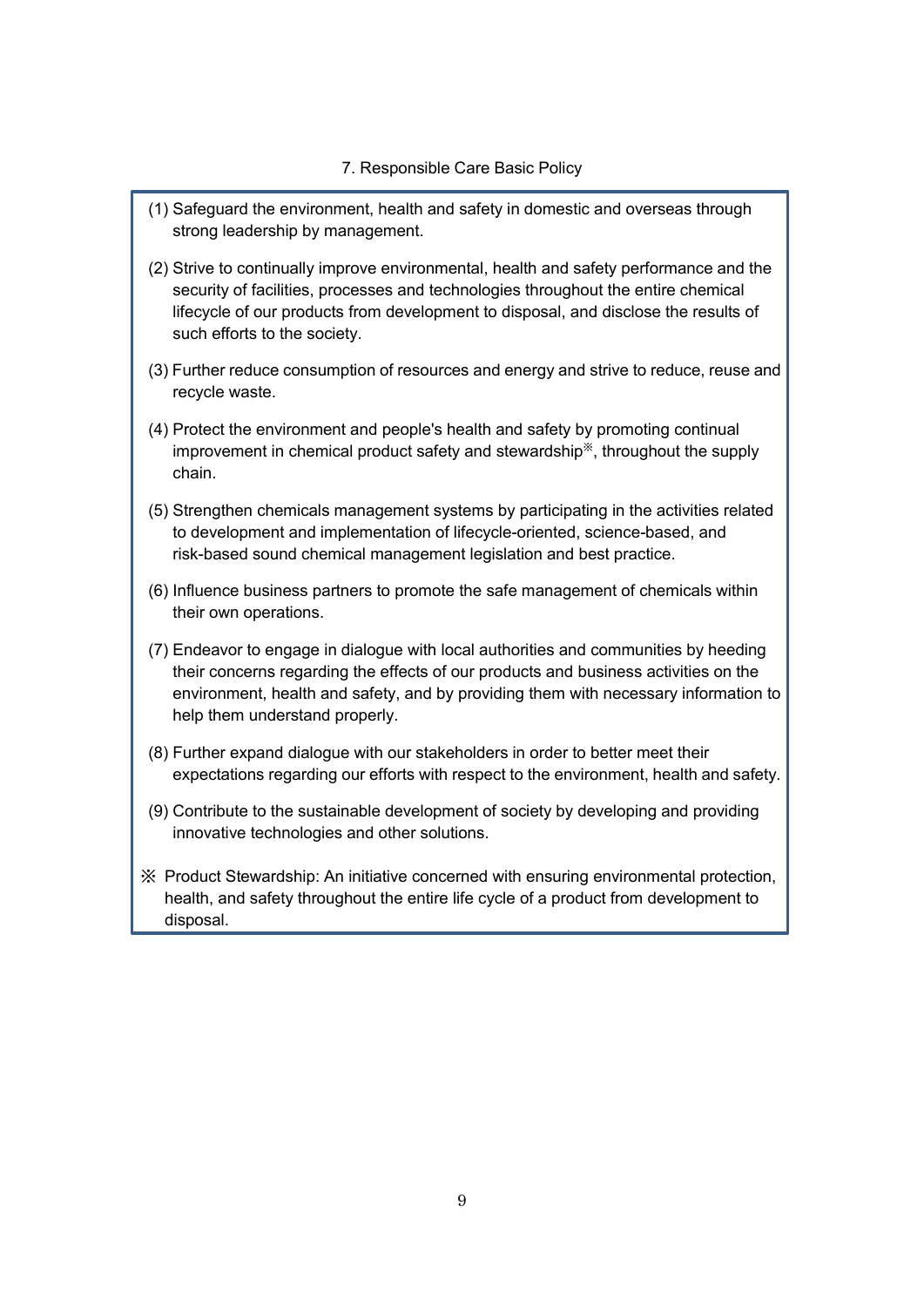#### 8. Explanation of items

#### **1. Human Rights and Labor**

#### (1-1) Prohibition of Forced Labor

## **Companies shall employ all employees of their free will and must not force them labors.**

Forced labor refers to all labor that does not depend on one's will. Examples of forced labor include:

- ・Forced labor against one's will, debt labor to which the free turnover is restricted for repayment of debts, slave labor conducted as a result of human trafficking, and inhumane prison labor in a harsh working environment.
- ・The absence of the rights to free turnover, obligation to deposit identification, passport and work permit with employers, and unreasonable restriction on accessing to and moving within the facilities provided by the companies are also included as a kind of forced labor.

#### (1-2) Prohibition of Inhumane Treatment

# **Companies shall respect the human rights of all employees and prohibit oppressive and inhumane treatment, including abuse and various types of harassment.**

Inhumane treatment includes abuse, physical punishment, sexual harassment, and power harassment (harassment by verbal abuse or intimidating behavior). It is also necessary to formulate a disciplinary policy for those who have caused these problems and how to respond based on the policy, and to publicize them to workers.

#### (1-3) Prohibition of Child Labor

# **Companies must not employ children who are under the minimum age for employment nor assign young workers to work that jeopardizes their health and safety.**

Child labor refers to the employment of people who are under the minimum age for employment stipulated in the ILO (International Labour Organization) Conventions and Recommendations (15 years old), the age of completion of compulsory education in the country concerned, or the minimum age for employment stipulated by the country concerned, whichever is the highest, and neglecting to protect young workers (under the age of 18 years). However, experience of appropriate practical training programs in the workplace is permitted as long as the relevant laws and regulations are complied with. In Japan, for example, employing people under the age of 15 and violating laws and regulations for the protection of young workers correspond to prohibited child labor.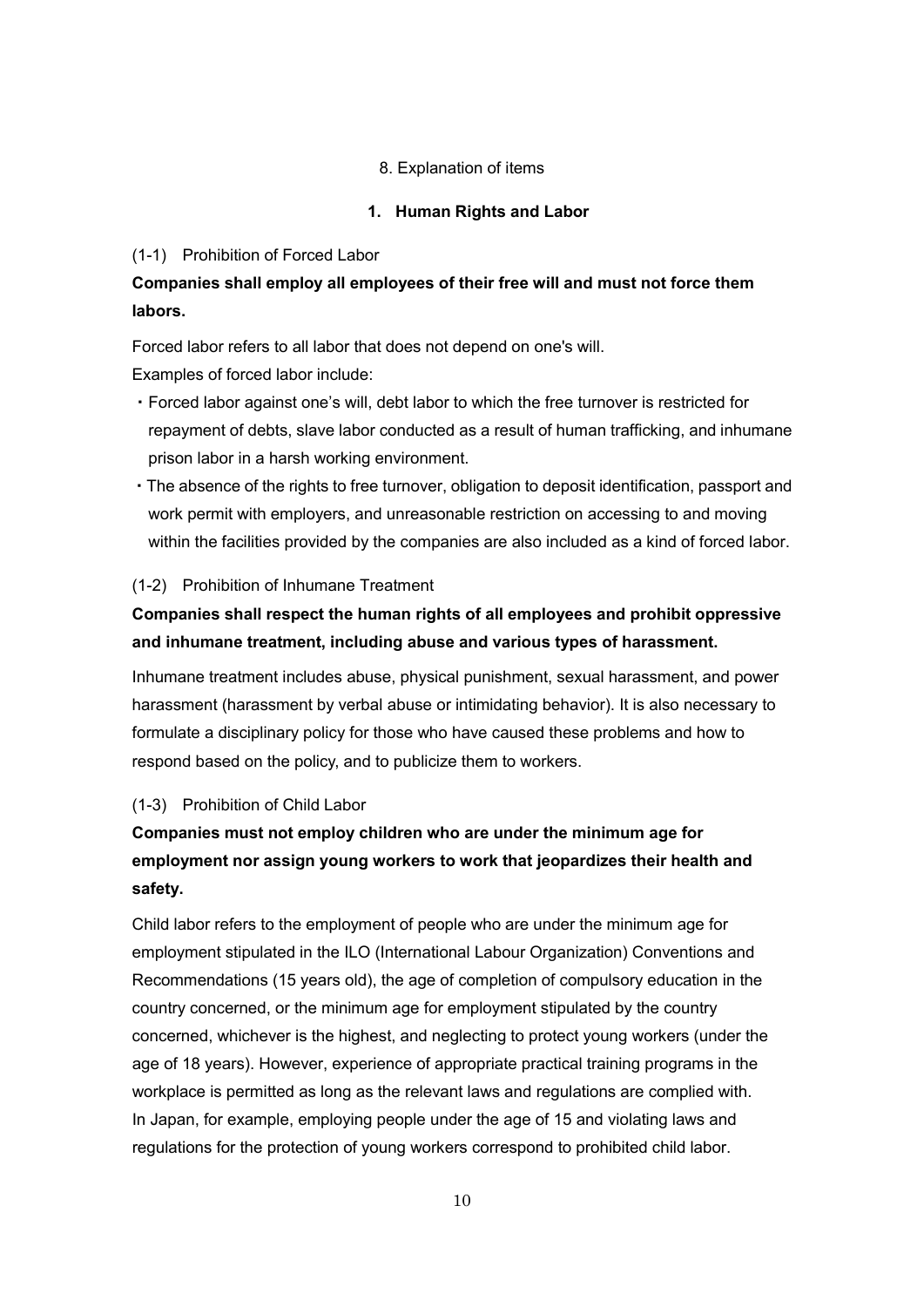Examples of laws and regulations that protect young workers from working that could harm health, safety and moral include restrictions on night shift, manual transport of heavy objects and hazardous work.

#### (1-4) Prohibition of Discrimination

# **Companies shall eliminate discrimination in recruitment and employment, and strive to achieve equality of opportunity and fairness of treatment.**

Discrimination refers to setting differences in opportunities and treatment such as recruitment, promotion, remuneration, and access to training due to factors other than rational factors such as employee's capability, aptitude, and achievements. Examples of discrimination factor include origin, nationality, race, ethnicity, skin color, beliefs, religion, gender, gender identity, age, all kinds of disabilities, presence of infections such as HIV and viral hepatitis, preference, academic background, marital status, pregnancy, language, economic background, political view, and union membership status. Health checkup and pregnancy tests are considered discriminatory practices if they impair equality of opportunity and fairness of treatment.

#### (1-5) Adequate Wages

## **Companies shall pay legal minimum wage or more to the employees and must not make unreasonable reductions of wages.**

Minimum wage means the lowest wage stipulated in each country's laws and regulations. This item also includes the payment of overtime allowances and other allowances such as statutory benefits. The overtime allowances shall be paid at an additional rate on the regular hourly wage in accordance with local laws.

Unreasonable reductions of wages refer to the reduction in violation of labor-related laws and regulations.

Companies shall pay wages to the employees at least once a month without delay on a fixed date and provide a comprehensible payroll statements to the employees at the appropriate time, including sufficient information to ascertain the correct remuneration for the operation performed.

#### (1-6) Appropriate Management of Working Hours

### **Companies shall appropriately manage employees' working hours, holidays, and leaves to prevent from exceeding the statutory limits.**

Appropriate management refers to the following actions:

- ・The prescribed annual working days does not exceed the statutory limit.
- ・The weekly working hours (excluding emergency cases) including overtime does not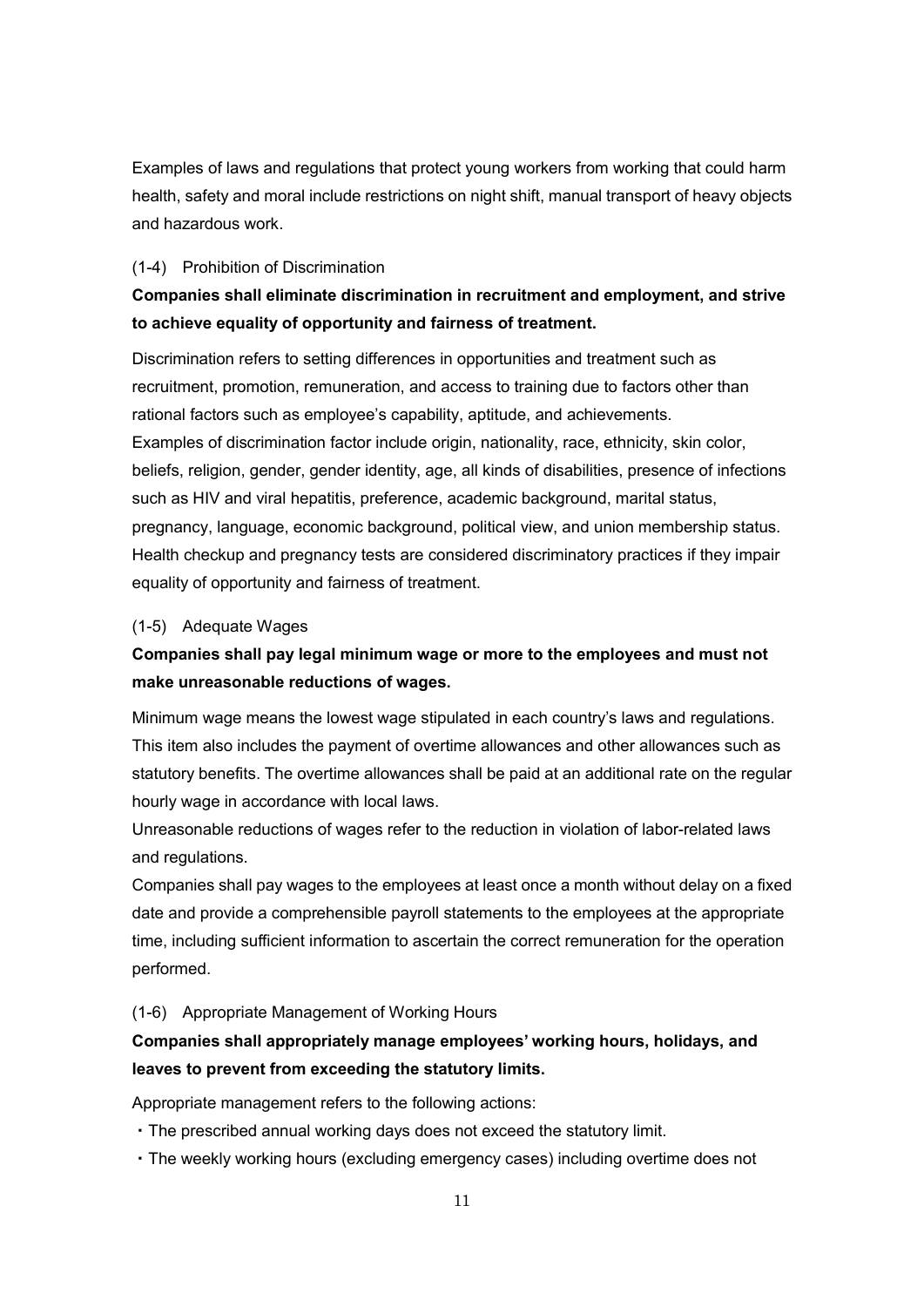exceed the statutory limit.

- ・At least one holiday per week is given.
- ・The right to annual paid leave stipulated by law are granted.
- ・Initiatives to control long working hours are implemented.

(1-7) Respect for Employees' Right to Organize

**Companies shall respect employees' right of organize as a means to realize consultations between labor and management on the working environment, wage levels, etc.**

Respect for employees' right to organize refers to giving consideration to the freedom of association, the freedom to join labor unions in accordance with laws and regulations, the freedom to take protests, and the freedom to join the workers council without subjecting retaliation, intimidation, or harassment. At the same time, the rights of workers who do not agree with these activities shall be respected.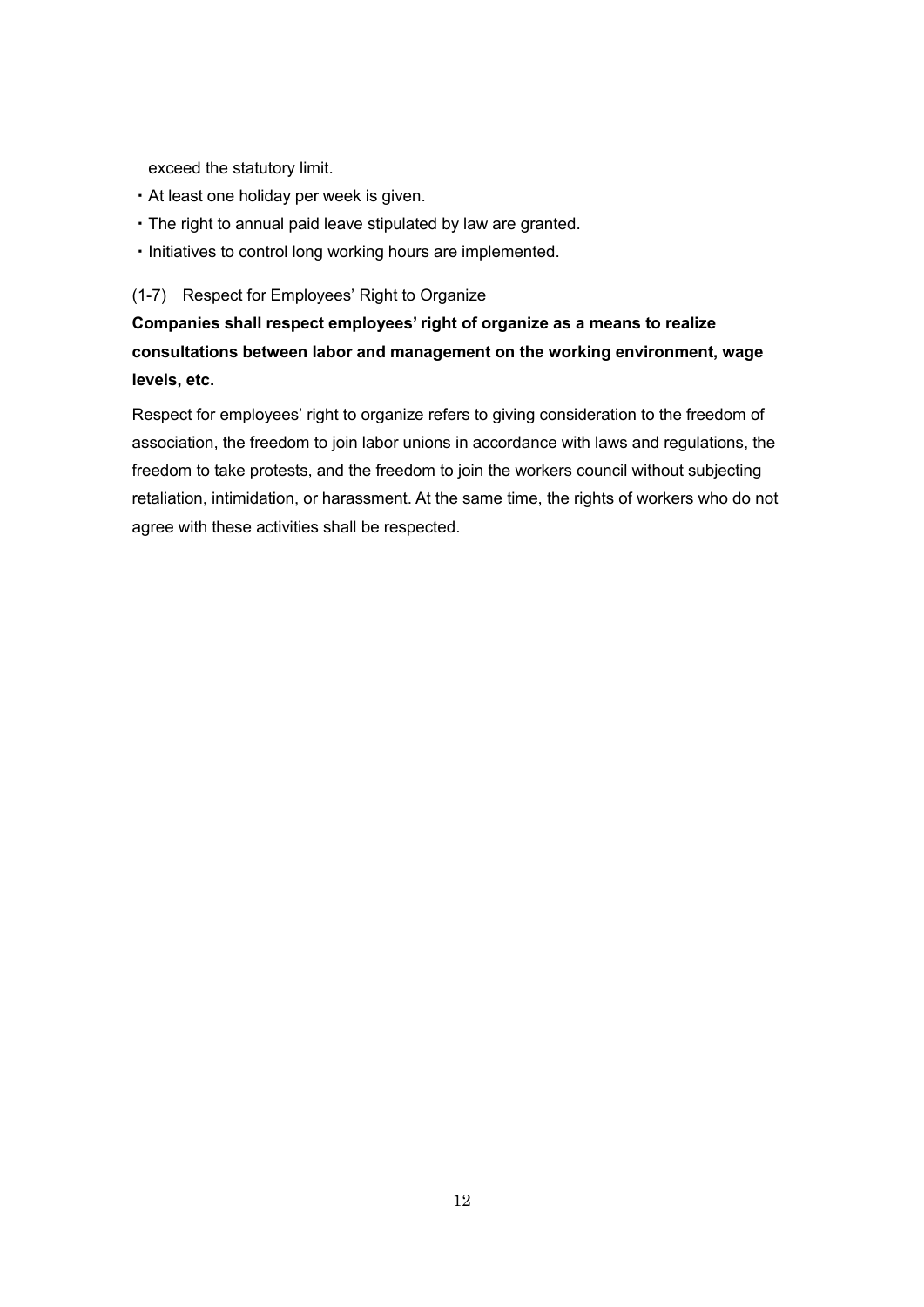#### **2. Environmental Considerations**

#### (2-1) Environmental Policy

# **Companies shall formulate basic policies for environmental initiatives (environmental policies).**

Environmental policies are formulated as guidelines for clarifying the overall direction of the company towards the environment and for setting and reviewing action plans and environmental targets.

For example, ISO14001, an environmental management system standard, states that environmental policies must satisfy the following items:

- ・The organization's activities, products, and services are appropriate for environmental impacts.
- ・Continuous improvement and the prevention of environmental pollution are committed.
- ・Legal requirements such as environmental-related laws, regulations and ordinances are complied.

・A framework for setting and reviewing environmental goals and targets is provided. Environmental policies are also required to be documented, implemented and maintained, publicized to all persons working in or on behalf of the organization, and publicly disclosed.

#### (2-2) Chemical Substances Management

# **Companies shall adhere to all applicable laws and regulations of each country to handle chemical substances in all business activities.**

All business activities refer to business activities in all processes, from the development of chemicals to manufacturing, distribution, use, final consumption, disposal and recycling. Examples of chemical substances management include the following:

- ・Identifying chemical substances that pose a risk to human bodies and the environment, and to ensuring safe handling, moving, storage, use, recycling or reuse, and disposal of such substances
- ・Non-use of chemical substances prohibited by the laws and regulations of each country or region in the manufacturing process, and monitoring of emissions and reporting to the government in accordance with the laws and regulations of each country or region.
- ・Free from chemical substances prohibited by the laws and regulations of each country or region in the products

#### (2-3) Effective Use of Resources and Energy

# **Companies shall set voluntary targets for resource and energy saving, and promote effective use of them continuously.**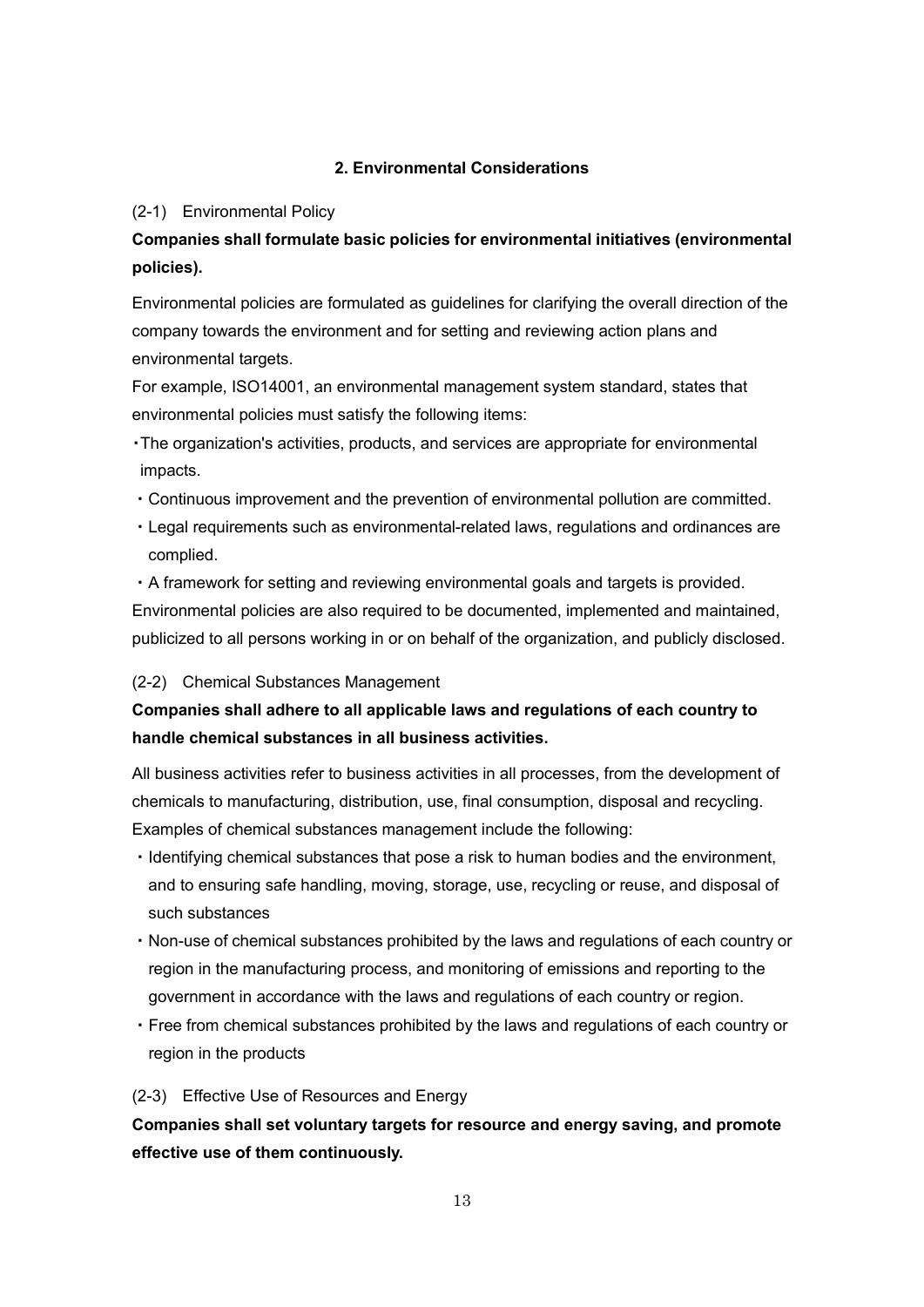Examples of measures for resource saving include the following:

- ・Promotion of resource-saving design such as weight reduction and life extension of products, utilization of recycled materials, conversion from exhaustible resources to renewable resources, etc.
- ・Promotion of simplification of packaging and wrapping materials, utilization of returnable packaging materials, etc.
- ・Reduction of waste and promotion of recycling at bases (plants, research laboratories, offices, sales offices, logistics facilities, etc.) such as reduction of waste generation, expansion of recycling of waste through appropriate sorting, reduction of final disposal waste, etc.

Energy saving refers to the rational use of heat and electric power energy. Reducing the use of petroleum, natural gas, coal, coke, and other fuel by utilizing renewable energy is also included in energy saving efforts.

#### (2-4) Reduction of Greenhouse Gas (GHG) Emissions

# **Companies shall set voluntary reduction targets of GHG emissions, and strive for continuous reductions.**

GHG refers to carbon dioxide, methane, nitrous oxide, HFCs, PFCs,  $SF_6$  and NF<sub>3</sub> in particular.

Continuous reduction activities include setting voluntary reduction targets for these seven types of GHG, formulating plans, monitoring them on a daily basis, and ensuring their implementation.

In order to implement continuous reduction activities, it is necessary to appropriately manage data on GHG emissions from manufacturing processes, etc.

#### (2-5) Reduction of Wastes

# **Companies shall set voluntary targets for reducing final waste, and strive for continuous reductions.**

Final waste refers to wastes from each business location that need to be landfilled to the outside or incinerated.

Continuous reduction activities include promoting 3R (Reduce, Reuse, Recycle) in all business activities and setting voluntary targets for reduction final waste, formulating plans, and ensuring their implementation.

#### (2-6) Waste Discharge Management

**Companies shall appropriately manage and dispose of waste from business activities in accordance with the applicable laws and regulations in each country.**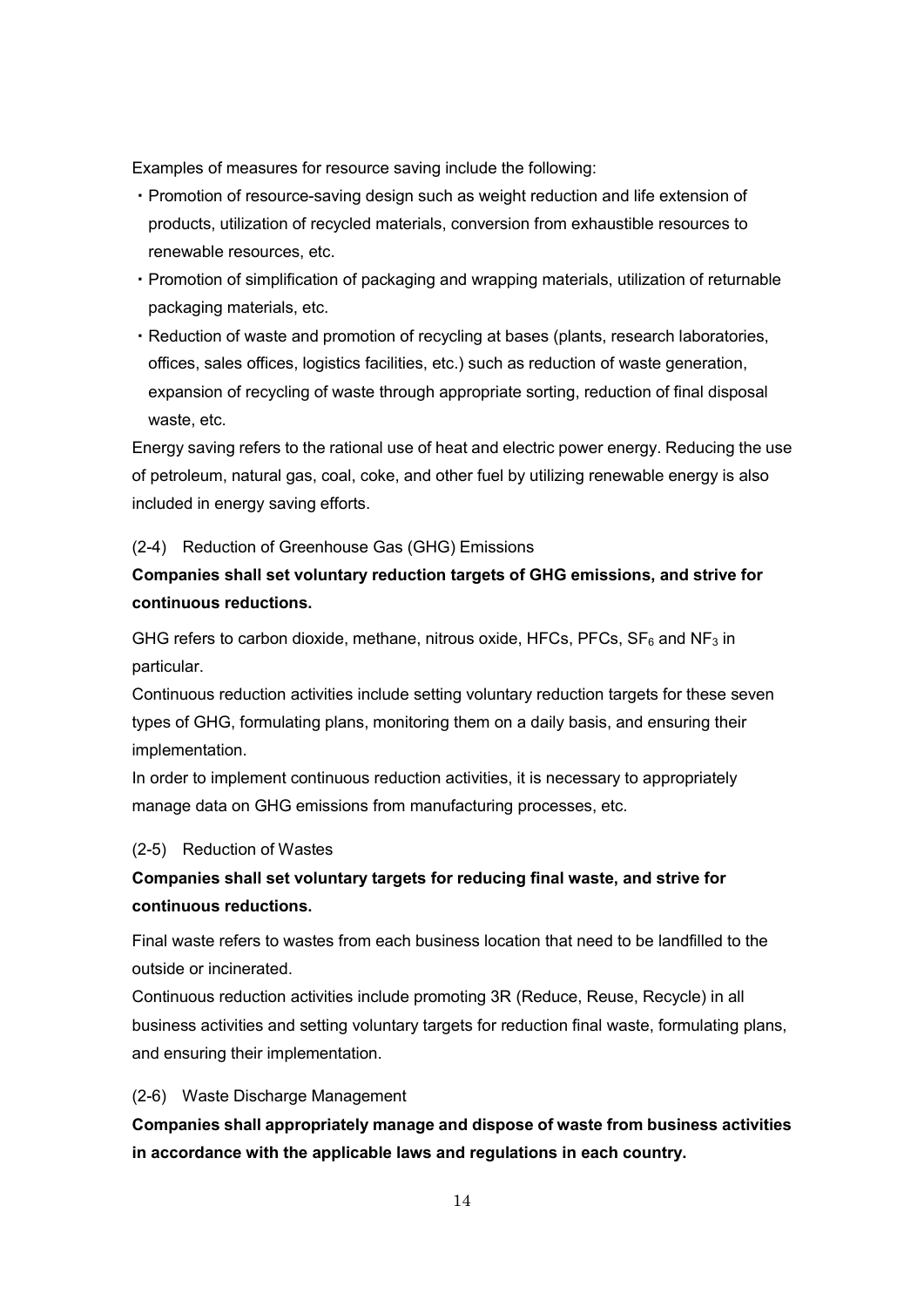Appropriate management and disposal of waste refers to the following actions:

- ・Carefully understanding the classification and type of waste and properly storing and disposing of it in accordance with the applicable laws and regulations of each country where the waste is located.
- ・when outsourcing disposal, making a contract with a processing company with proper permission in the prescribed format and a waste management manifest being issued without fail
- ・Confirming whether the outsourced waste is properly processed

#### (2-7) Biodiversity Conservation

# **Companies shall formulate policies, strive to understand the impact of their business activities on the ecosystem, and conduct activities with consideration for biodiversity conservation.**

Activities with consideration for biodiversity refers to activities that minimize the impact of businesses on biodiversity throughout the life cycle of products and services (land use, water withdrawal, GHG emissions, waste emissions, and emissions of environmentally hazardous substance to the atmosphere, water and soil).

Examples include the following actions:

- ・Procurement of biodiversity-friendly raw materials
- ・Development of products that take into account the impact on biodiversity
- ・Consideration for the protection of rare species in the region and surrounding ecosystems at the time of land acquisition, etc.
- ・Continuous improvement of pollution-prevention measures, 3R activities, and energy-saving activities from the viewpoint of ecosystem conservation

#### (2-8) Understanding of the Impact on Water Resources

### **Companies shall strive to understand the impact of their business activities on water resources, conserve water sources, and reduce the environmental impacts on water.**

Examples of impacts of business activities on water resources include water shortages due to excessive water use (restrictions on operations, tensions and conflicts with local residents), and the destruction of ecosystems due to pollutants contained in wastewater. Examples of initiatives to conserve water sources and reduce the environmental impacts on water include rationalization or reduction of water consumption (improvement of processes, expansion of recycling use, etc.), compliance with wastewater standards, and conservation of watershed protection forest, etc.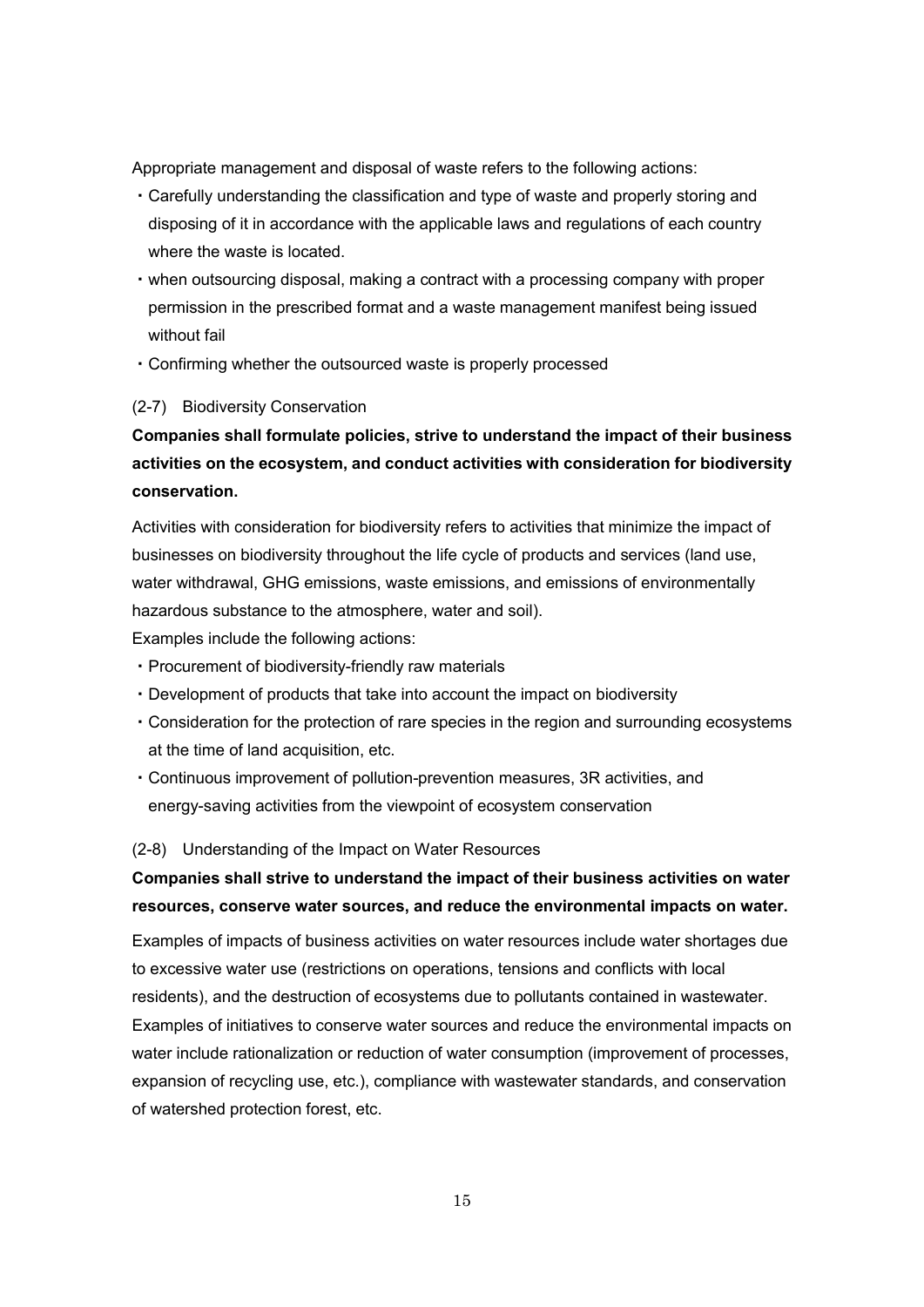(2-9) Minimization of Environmental Impact (Environmental Pollution) (Waste Water, Sludge, Air Emissions, etc.)

**Companies shall comply with the laws and regulations of each country in which they operate, including those relating to wastewater, sludge and air emissions, and strive to minimize environmental impacts by making further improvements through setting voluntary standards as necessary.**

Voluntary standards refers to the targets in excess of levels stipulated in laws and regulations for reducing environmental impacts. In addition to preventing the occurrence of environmental pollution, activities for further improvement include, for example, improvement of monitoring methods, control methods, and treatment methods for wastewater, sludge, and air emissions (sulfur oxides  $(SO_x)$ , nitrogen oxides  $(NO_x)$ , dust, volatile organic compounds, ozone-depleting substances, etc.) and reduce of the amount of their spills.

#### (2-10) Procurement of Raw Materials Considering the Environment and Society

### **Companies shall engage in sustainable procurement activities taking into account not only economic rationality but also the environment and society.**

Procurement activities based on economic rationality mean conducting procurement based on a comprehensive evaluation of quality, price, stable supply, technology development capabilities, and stable management.

In order to build a sustainable society, it is necessary to conduct procurement activities that consider not only economic rationality, but also global environmental conservation and social issues such as human rights, occupational health and safety, compliance, etc.

#### (2-11) Disclosure of Information on Environmental Activities

### **Companies shall actively disclose information on the status and results of environmental conservation activities.**

The results of environmental conservation activities refer to measures implemented to conserve the environment and restore the ecosystem, emissions into the atmosphere, water sources, and soil, etc., resource consumption, and disposal volume, and also include environmental negative impacts caused by business locations. In order to compile the results regularly, it is necessary to have organizations and persons in charge of environmental conservation activities, and to keep records on the indicators, achievement level of targets, and other important environment-related matters continually. Websites, sustainability reports, environmental reports, integrated reports, etc., and briefings for stakeholders are included in the disclosure methods.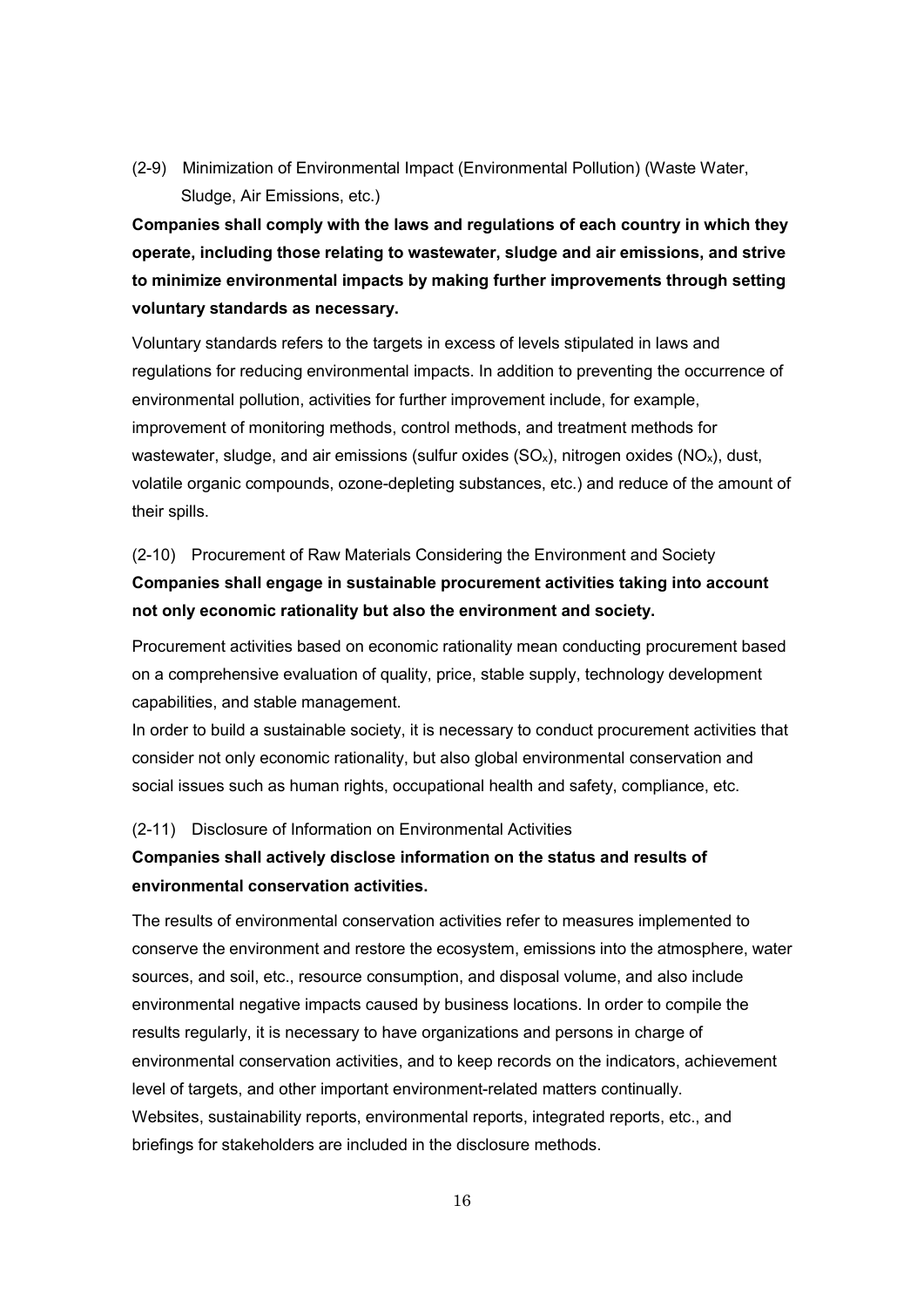#### **3. Health and safety**

#### (3-1) Secure of Safety for Business Operation

**Companies shall take appropriate safety measures for machinery and equipment used in-house, as well as assess risks to workplace safety and secure safety with appropriate design and technical and management measures.**

Appropriate safety measures for machinery and equipment refer to management for the prevention of accidents and health impairment that occur during work, such as adoption of safety mechanisms called fail-safe (\*1), fool-proof (\*2), interlock (\*3), etc., warning indications for hazards, installation of safety devices and protective walls, periodic inspection and maintenance of machinery and equipment, etc.

Risk to workplace safety refers to the potential risk of accidents or health impairment that occur during work, such as electricity and other energy, fires, vehicles, slippery or easy-to-stumbling floors, heavy or fallen objects.

Appropriate designs, technologies, and management measures include monitoring hazardous areas by sensors, shutoff by locking power source supplied to machinery and equipment (lockout), placing of tags that indicate prohibition of operation of power-source locking devices during shutoff (tagout), posting safety signs in hazardous areas, continuous training, and providing protective equipment such as protective glasses, safety caps, and gloves. Appropriate supervision and patrols by the safety managers are also important.

- \*1: A type of safety mechanism that always controls failures caused by misoperation or malfunction to the safe side in order to minimize damage in the event of a failure in the equipment, systems, etc., assuming breakdown, operation errors, design deficiency, etc.
- \*2: Securing safety by implementing safety measures at the design stage of equipment, systems, etc. so as not to expose employees to dangers even when used by people who are not familiar with them, or when operating procedures are incorrect
- \*3: A mechanism that adjusts the operation between processes in a system with multiple operating processes to enable the operation of other processes only when one process is in a proper (safety) position.

#### (3-2) Health and Safety at Workplace

**Companies shall understand status of workers' exposure to hazardous organisms and chemical substances, noise, and odors, etc. in the workplace, and take appropriate measures.**

Hazardous chemical substances include soot, steams, mists, and dust, as well as organic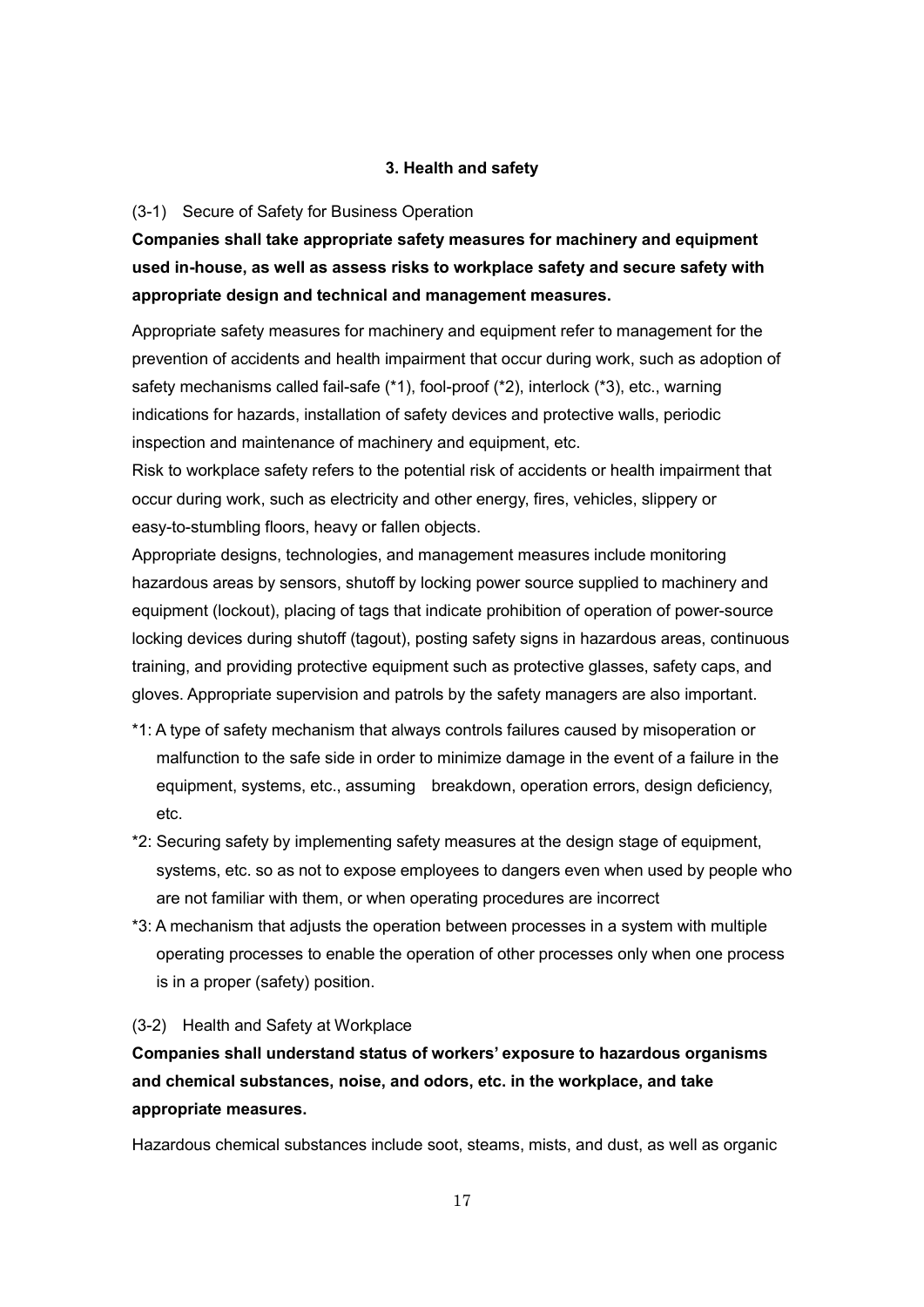solvents, substances applicable to Ordinance on Prevention of Hazards Due to Specified Chemical Substances, poisonous and deleterious substances, radioactive substances, and substances that cause chronic diseases (lead, asbestos, etc.). In addition, noise, odors, and extreme temperature or humidity are also included as hazardous to the human body. Appropriate measures include, for example, identifying and assessing opportunities for direct exposure with these, establishing and promoting management standards, and providing appropriate education and protective equipment to employees. Appropriate supervision and patrols by the health managers are also important.

#### (3-3) Consideration for Physically Taxing Work

### **Companies shall identify physically taxing operations and appropriately manage to prevent occupational accidents and illnesses.**

Physically taxing operations include heavy work, such as manual hauling of heavy objects, as well as long standing works, long repetitive and continuous tasks, such as assembling and data entry.

Appropriate management includes periodic short breaks, provision of work auxiliary tools, and sharing and cooperation among multiple workers.

#### (3-4) Occupational Accidents

### **Companies shall understand the status of occupational accidents, take appropriate measures, and share the information on occupational accidents to all employees.**

Appropriate measures include systems and measures that enable employees to promote reporting, classify and record occupational accidents, provide medical treatment as needed, investigate occupational accidents, implement corrective measures to eliminate causes, and encourage employees to return to work (including participation in workers accident insurance). It also includes the implementation of necessary procedures for the administration in accordance with the provisions of laws and regulations. Sharing the information of occupational accidents with all employees enables to prevent similar accidents.

#### (3-5) Response for Emergency

# **In order to protect the safety of employees, companies shall establish emergency response programs considering potential disasters and accidents, and publicize them within all employees.**

Emergency response programs focus on minimizing damage to life, the environment and property, which include emergency reporting, notices to employees, clarify of evacuation methods, installation of evacuation facilities, stockpiling of emergency medical supplies,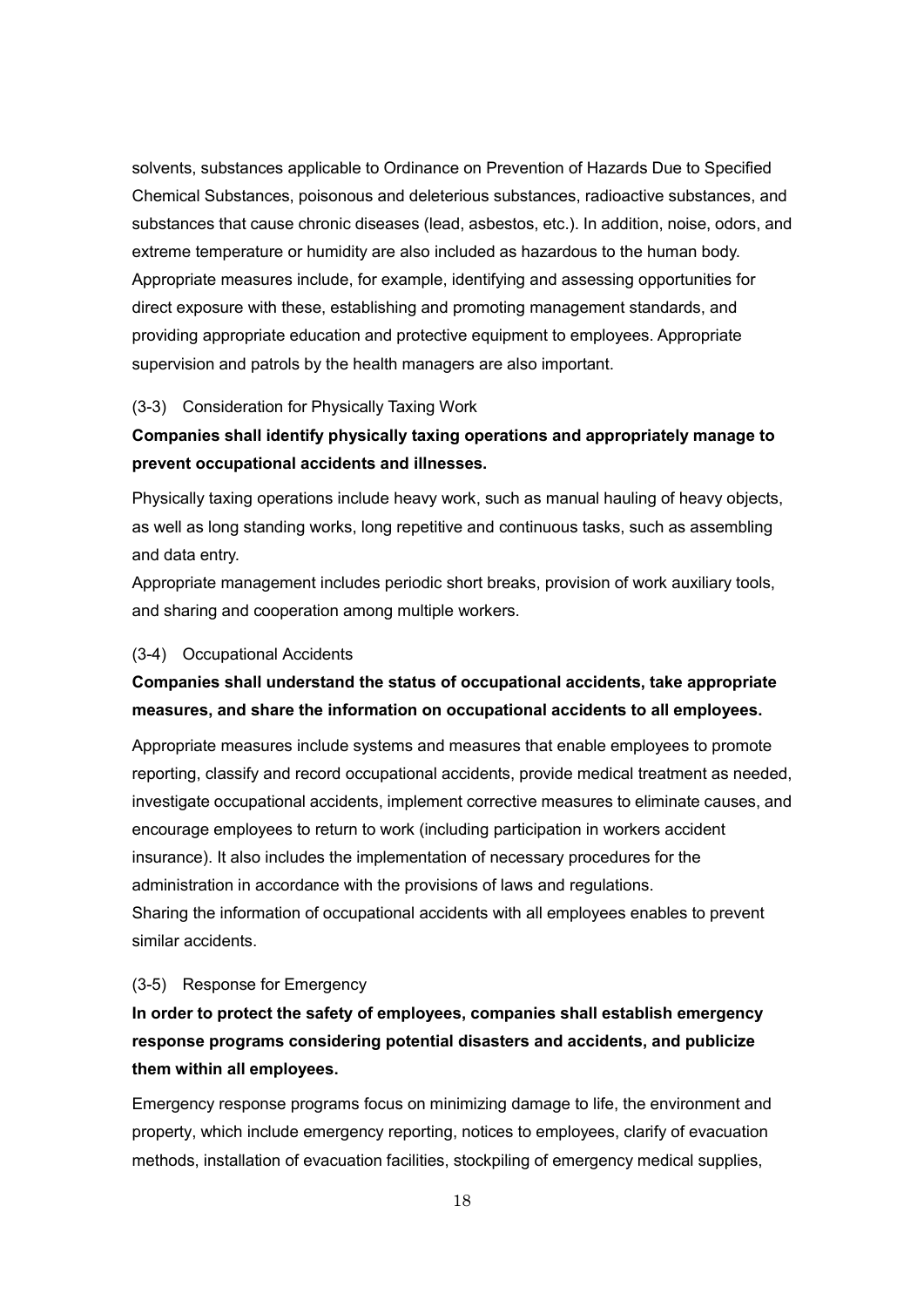publicizing first aid measures, installation of fire detection systems, installation of fire control equipment, securing external communication means, formulation of recovery plans, and collaboration with local communities in the event of a disaster.

Examples of the methods of thoroughly publicizing these information in the workplace are to provide emergency training (including evacuation drills) to employees, and to keep or post emergency response procedures at easily accessible locations in the workplace.

#### (3-6) Health and Safety at Facilities

# **Companies shall ensure appropriate safety and health at facilities provided for the lives of employees.**

Facilities provided for the lives of employees refers to facilities provided at the workplace (e.g., toilets, water drinking places, locker rooms, cafeterias) and outside the workplace (e.g., dormitories).

Examples of ensuring health and safety include maintaining cleanliness and hygiene, as well as safe drinking water, hot water for bathing and showers, fire prevention, ventilate, temperature control, emergency evacuation routes, and safe storage of individual holdings.

#### (3-7) Employee Health Management

#### **Companies shall conduct appropriate health management for all employees.**

Appropriate health management refers to the prevention and early detection of illness among employees by conducting periodic medical check, etc. at least at the level in accordance with laws and regulations. At the same time, it is necessary to give due consideration to the prevention of health impairment caused by excessive work and to mental health and other care.

It is also necessary to provide health and safety information and training to employees.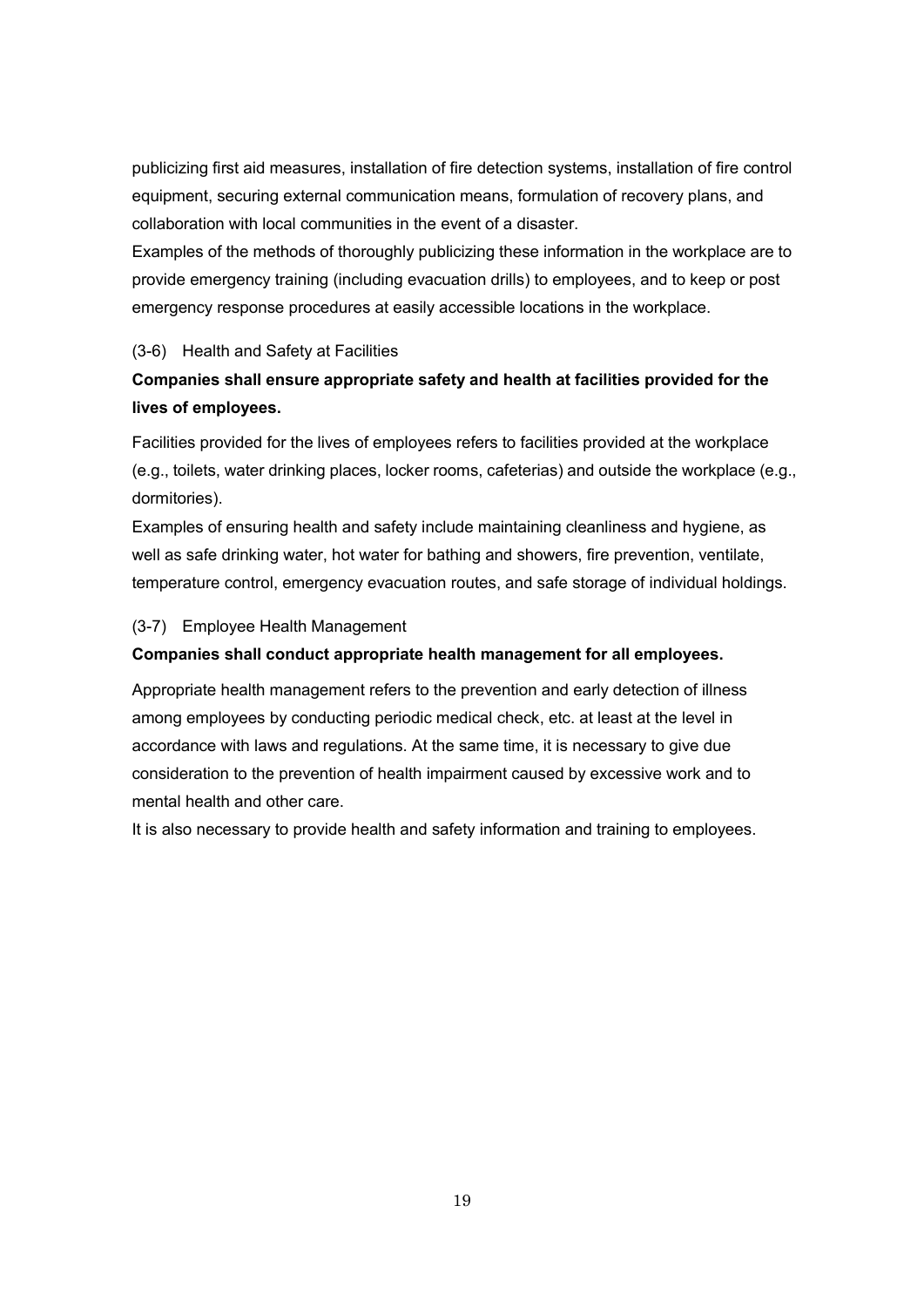#### **4. Ethics**

(4-1) Formulation and Dissemination of the Ethics Code and the Action Guideline **Companies shall formulate the ethics code and the action guideline, publicize them to employees, and promote them appropriately.**

The ethics code and the action guideline in which internal ethical rules and codes are summarized in order to be "good corporate citizens and decent members of society" become important standards for considering a corporate culture and the direction which the company aim to take.

By publicizing to the officers and employees and making them to comply with ethics code and / or action guideline, companies are able to prevent acts that may cause public suspicion or distrust about the fairness of their business, thereby ensuring the social trust of them.

(4-2) Prohibition of Bribery, Corruption, Extortion, Embezzlement, etc.

# **In all business relationships, companies shall maintain sound and normal relationships and must not engage in bribery, illegal political contributions, extortion, or embezzlement**

Bribery refers to the provision of money, entertainment, gifts, and other benefits and expediency (bribe-giving) to officials and equivalent persons (hereinafter referred to as officials, etc.) either directly or through a third party to seek any return in the course of business, such as acquiring or maintaining licenses, transactions, or obtaining non-public information. Even if any return on business is not sought, providing officials, etc. with entertainment and gifts beyond the social courtesy is included in bribe-giving. Bribery also refers to the receipt of bribes (bribe-taking).

Illegal political contributions are making political contributions to seek any return in the course of business, such as acquiring or maintaining licenses, transactions, or obtaining non-public information, or making political contributions that do not go through formal procedures.

Extortion refers to stripping counterpartys' money, property, etc. by knowing weak point or threatening with violence, and embezzlement refers to the fraudulent acquisition of other persons' money, property, etc. under one's control.

#### (4-3) Prohibition of Abuse of Dominant Bargaining Position

### **Companies must not engage in acts that cause disadvantage to suppliers by abusing the dominant bargaining position.**

Abuse of dominant bargaining position means the unilateral decision or change of business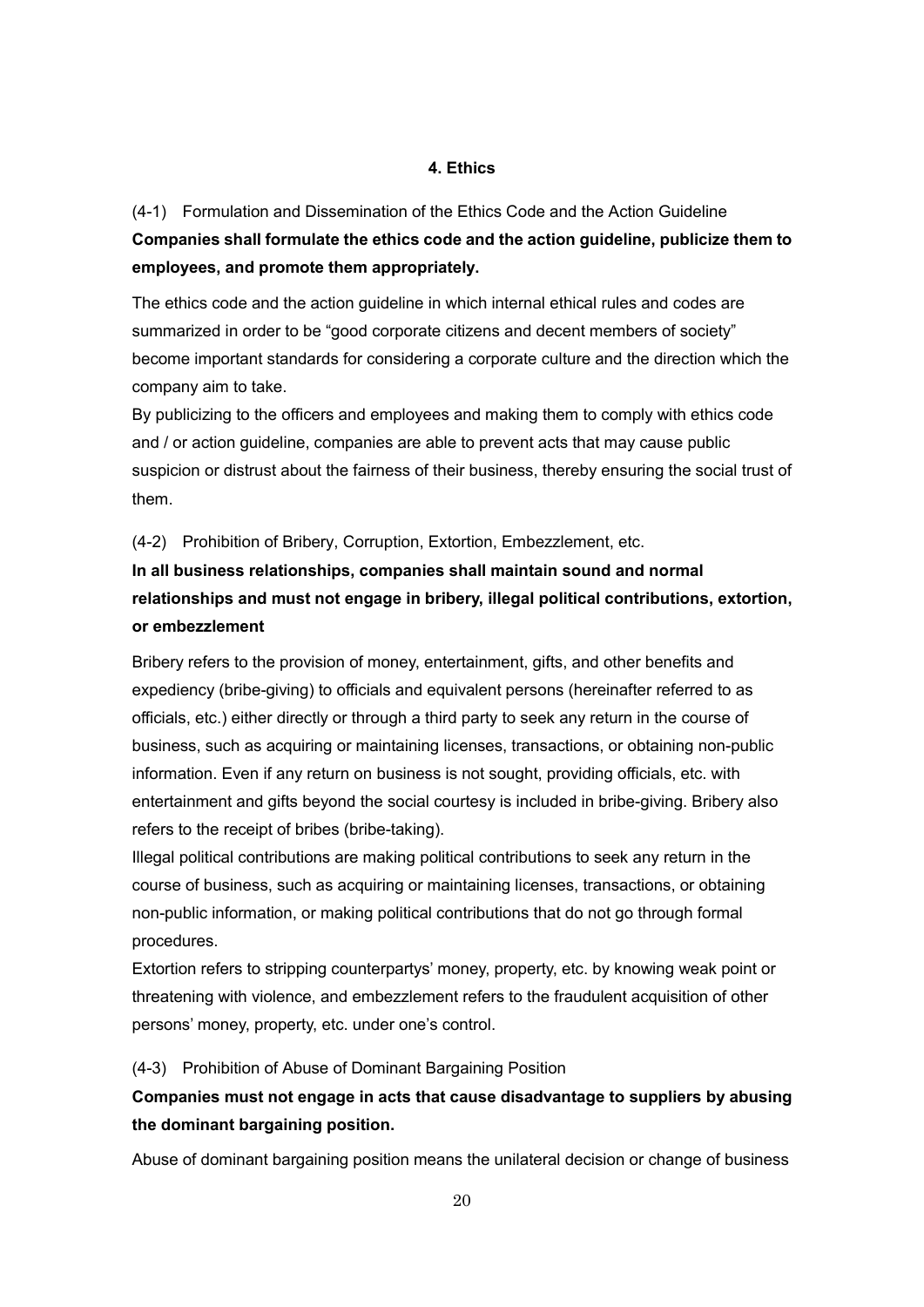terms with suppliers, etc. or imposing unreasonable demands or obligations by using the position of purchaser or outsourcer.

Procurement transactions must be conducted faithfully, fairly and impartially based on contracts, etc., and in countries with laws and regulations concerning the abuse of dominant bargaining position, such laws and regulations must be observed (e.g., the Subcontract Act in Japan).

Examples of abuse of dominant positions include:

- ・Causing a supplier, etc. to purchase goods or services other than those relating to transactions
- ・Having suppliers, etc. provide money, services, or other economic benefits
- ・Refusing to receive products from suppliers, etc., returning the received products to suppliers, etc., delaying or reducing the payment of the consideration, or otherwise setting or changing the business terms to the disadvantage to the suppliers, etc.

#### (4-4) Prohibition of Provision and Receipt of Improper Benefit

# **Companies must not provide or receive improper benefit such as gifts and expediency in relationships with stakeholders, such as customers and business partners.**

Provision or receipt of improper benefit refers to the following actions:

- ・Bribery that involves providing or receiving gifts, prizes, or prize money to or from customers beyond the extents of laws and regulations, or providing or receiving money, goods, or entertainment beyond the social courtesy
- ・Providing benefit to antisocial organizations that adversely affect social order or sound activities (such as criminal organizations or terrorist organizations)
- ・Insider trading, which includes the purchase and sale of the shares of customers etc., based on non-public important information on their business.

Companies are required not only to prohibit such action, but also not to act in a way that is misleading.

#### (4-5) Development of Whistle-blowing Program

### **Companies shall provide internal reporting programs for the prevention and early detection of fraudulent to employees and protect informants from revenges.**

Programs for the prevention and early detection of fraudulent include, for example, establishing a whistle-blowing program for management team to enable to detect fraudulent early on. It also includes responding promptly to fraudulent and providing feedback to informants as appropriate.

Examples of protecting informants from revenges include the following: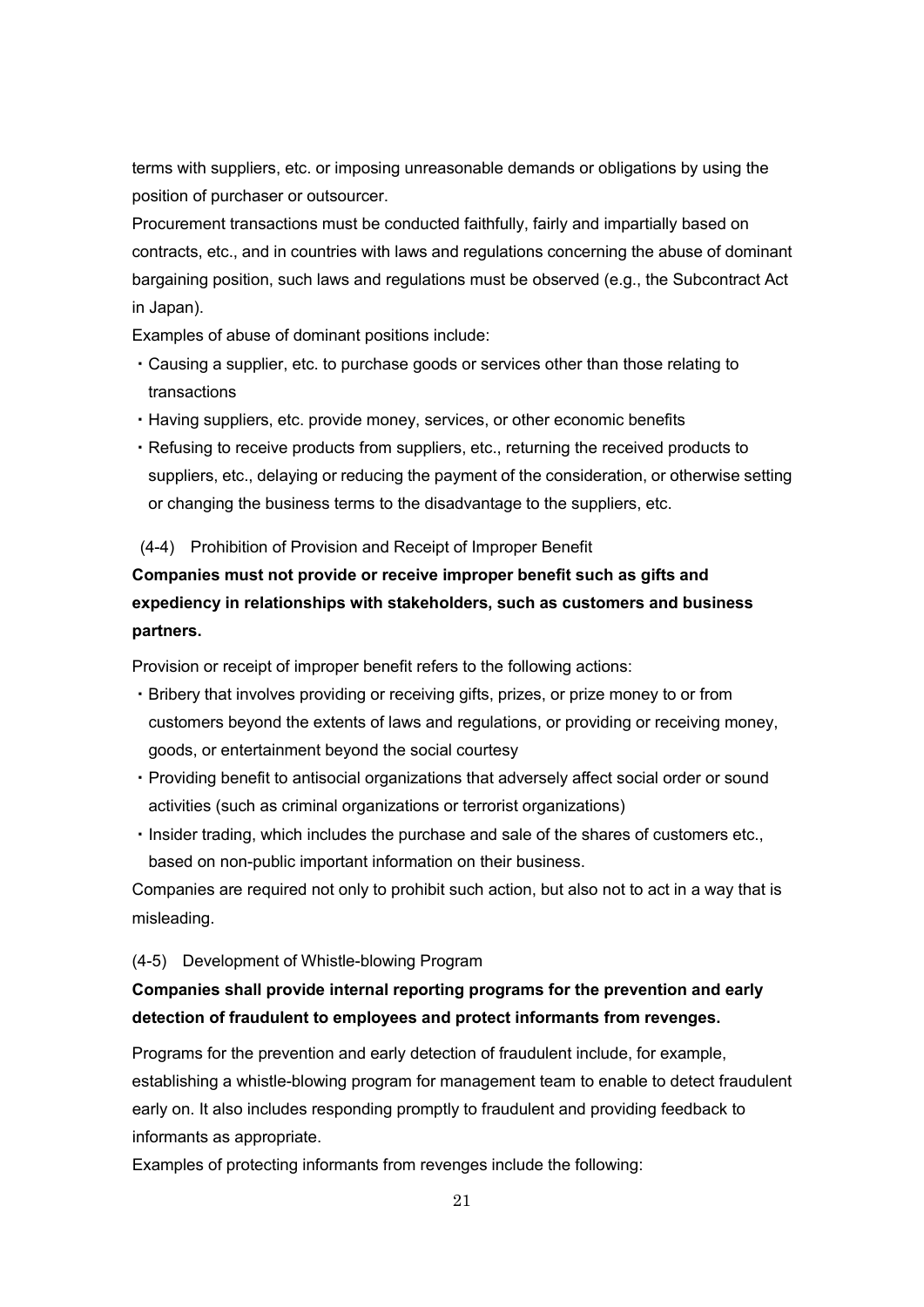- ・Permission to whistleblowing anonymously and keeping the informants confidential
- ・Prohibition of finding informants and harassment to informants
- ・Prohibition of disadvantageous treatment through promotion or transfer to informants

#### (4-6) Prevention of Confidential Information Leakage

# **Companies shall appropriately manage and protect the confidential company information and personal information pertaining to individuals and employees of the companies.**

Confidential information refers to the significant information that is not expected to be disclosed externally, such as research reports, manuals, proposals, inventory information, customer information, supplier lists, payroll information, and information related to personnel transfer.

Personal Information refers the information concerning a living individuals that can identify a specific individual by name, date of birth or other description contained in the information (including information that can be easily collated with other information and thereby can identify specific individuals).

Appropriate management refers to the establishment and promotion of an overall management system for information, including the preparation of codes and policies to be complied by employees, and formulation of plans, implementation of measures, audits, and reviews in accordance with them.

Appropriate protection means not to illegally or improperly obtain, utilize, disclose or leak information.

#### (4-7) Prohibition of Anticompetitive Practices

### **Companies must not engage in activities that interfere fair, transparent and free competition.**

Anticompetitive practices include making collusion such as agreements for the price, volume and sales territory of products and services with other companies in the same industry (cartels), and agreements for successful bidders and winning bid prices with other bidders (bid rigging).

Illegally obtaining or utilizing trade secrets of other companies, making false representations regarding other companies' products or making misleading representations to customers, etc. are also included as the anticompetitive practices.

#### (4-8) Responsible Minerals Procurement

**Companies shall formulate a policy not to procure and use conflict minerals, and ensure non-use in the supply chain.**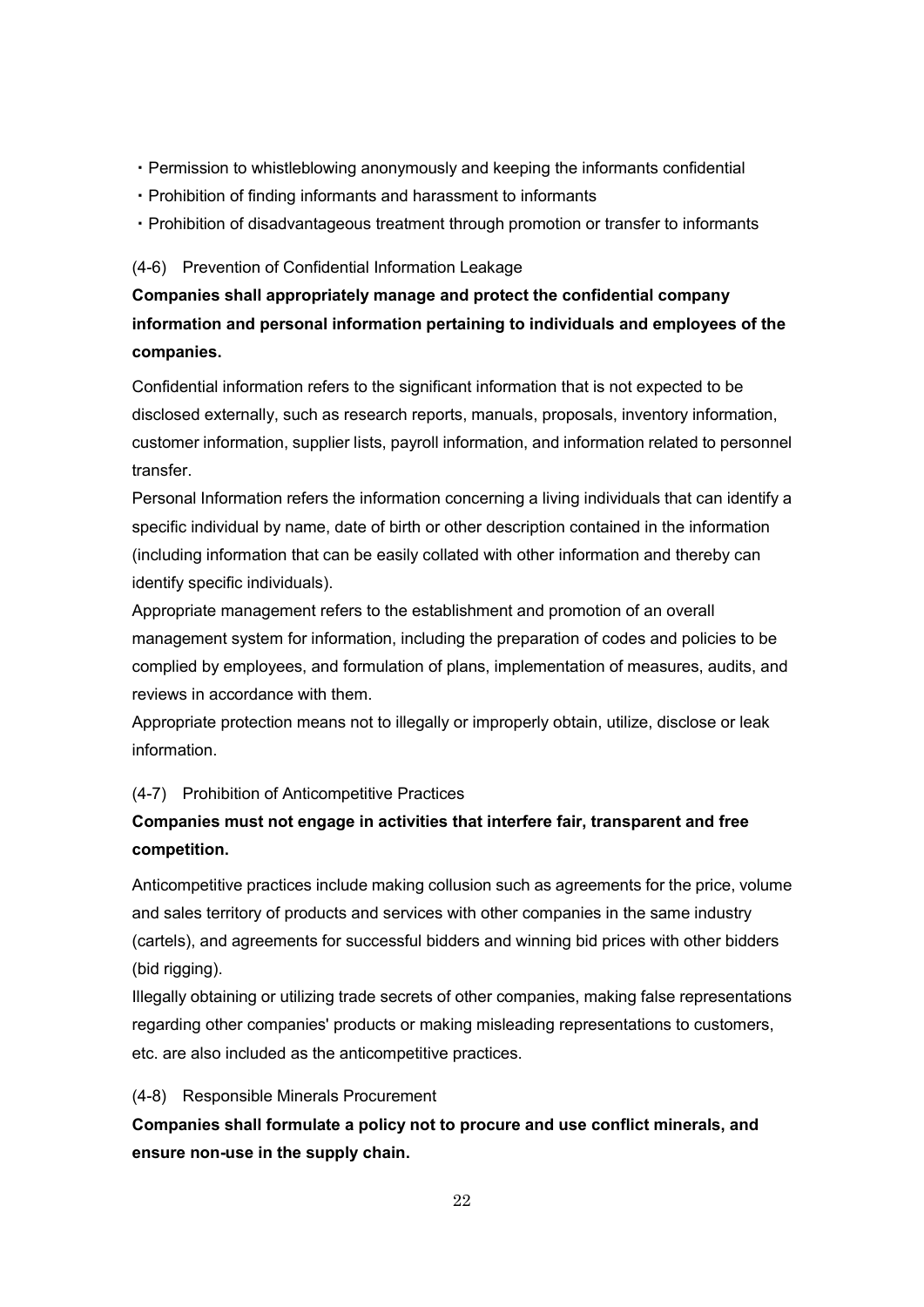Conflict minerals are minerals mined in conflict areas in the Democratic Republic of the Congo and surrounding countries (gold, tin, tantalum, tungsten: 3TG), and it is feared that these minerals are a major source of funds for inhumane armed groups. In addition to 3TG, cobalt has been drawing attention in recent years as such minerals.

In addition, the EU Conflict Minerals Regulation, which became effective in January 2021, covers not only conflict areas around the Democratic Republic of the Congo, but also areas in armed conflict or post-conflict vulnerable post-conflict areas, as well as areas in which there is fragile or no governance and safety, such as failed states, and high-risk areas where there are wide-ranging and systemic international legal violations, including human rights infringements (CAHRAs\*:Conflict-Affected and High-Risk Areas).

\* CAHRAs: refer to <https://www.cahraslist.net/cahras>

※When the subject minerals are contained in a product, we may ask suppliers to conduct surveys of origin and distribution channels, and to disclose the results of the surveys.

#### (4-9) Prohibition of Insider Trading

#### **Companies shall prohibit insider trading**

Insider trading refers to the trading of shares of own company, its business partners or other third parties based on non-public information that can affect the company, etc and only be known to the corporate insiders. Not only trading of the corporate insiders themselves but also trading of their relatives, acquaintances, etc. who receive information from the corporate insiders are included the category of insider trading and are prohibited by the Financial Instruments and Exchange Law.

#### (4-10) Elimination of Antisocial Organizations

### **Companies must not have any relationships with antisocial organizations or persons that threaten the order and safety of a sound society.**

Examples of relationships with antisocial organizations include the following actions:

- ・Transactions with antisocial organizations and business partners which have relationships with antisocial organizations
- ・The actions to resolve by delivering money, etc. in the event of unreasonable demands from antisocial organizations, etc.
- ・The actions of using antisocial organizations to benefit the company or themselves

#### (4-11) Respect for Intellectual Property Rights

#### **Companies must not infringe any intellectual property rights of any third party.**

Intellectual property means patents, utility model rights, design rights, trademark rights,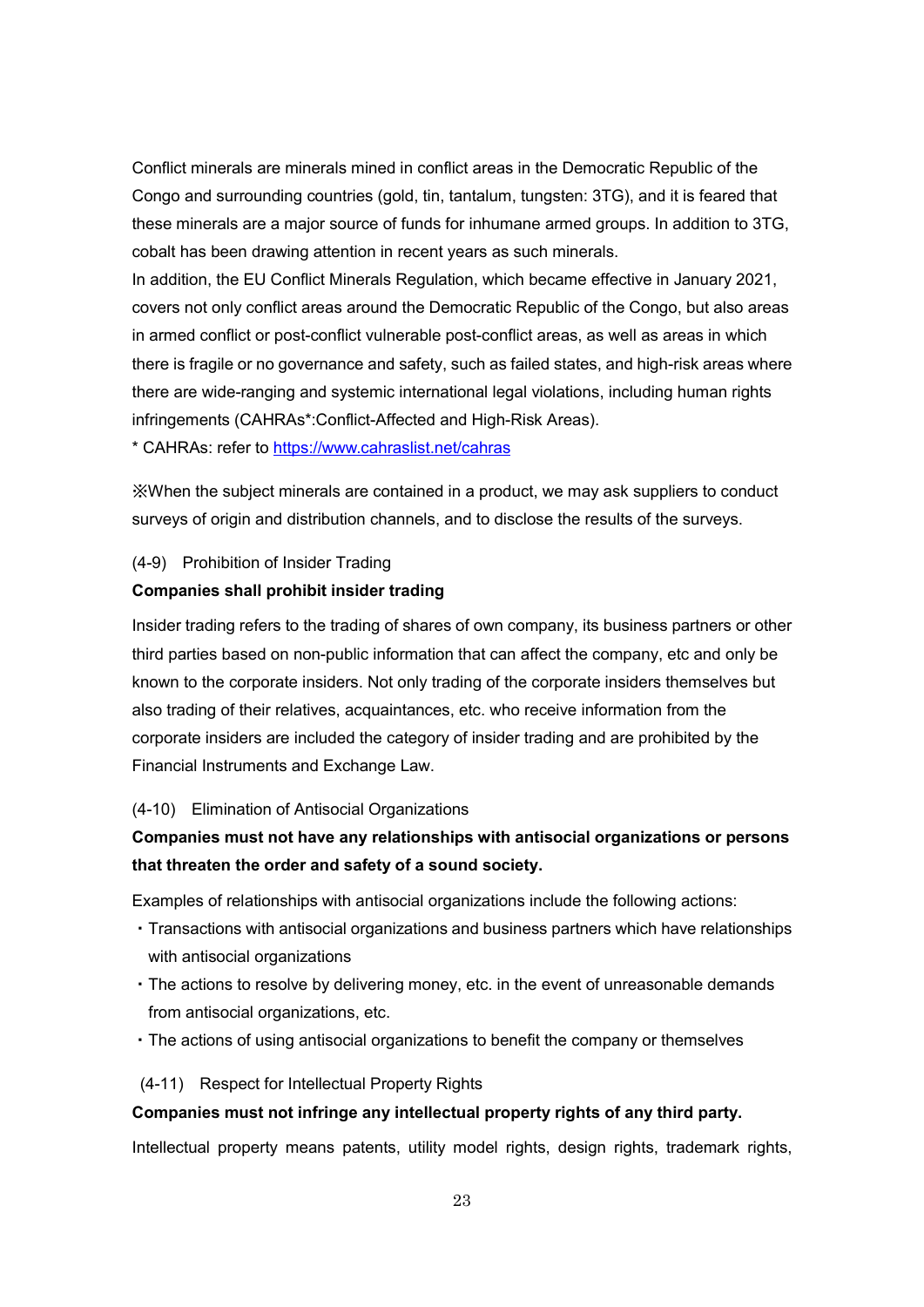copyrights, trade secrets, etc.

When developing, producing, selling, or providing products or services, it is necessary to conduct a preliminary investigation of the intellectual property of a third party sufficiently. Unless there is a valid reason, the unauthorized use of the intellectual property of a third party corresponds to an infringement of intellectual property rights.

Illegally reproducing computer software and other works and illegally obtaining and utilizing third party trade secrets correspond to infringement of intellectual property rights.

Technology and know-how must be transferred in a manner that protects intellectual property rights.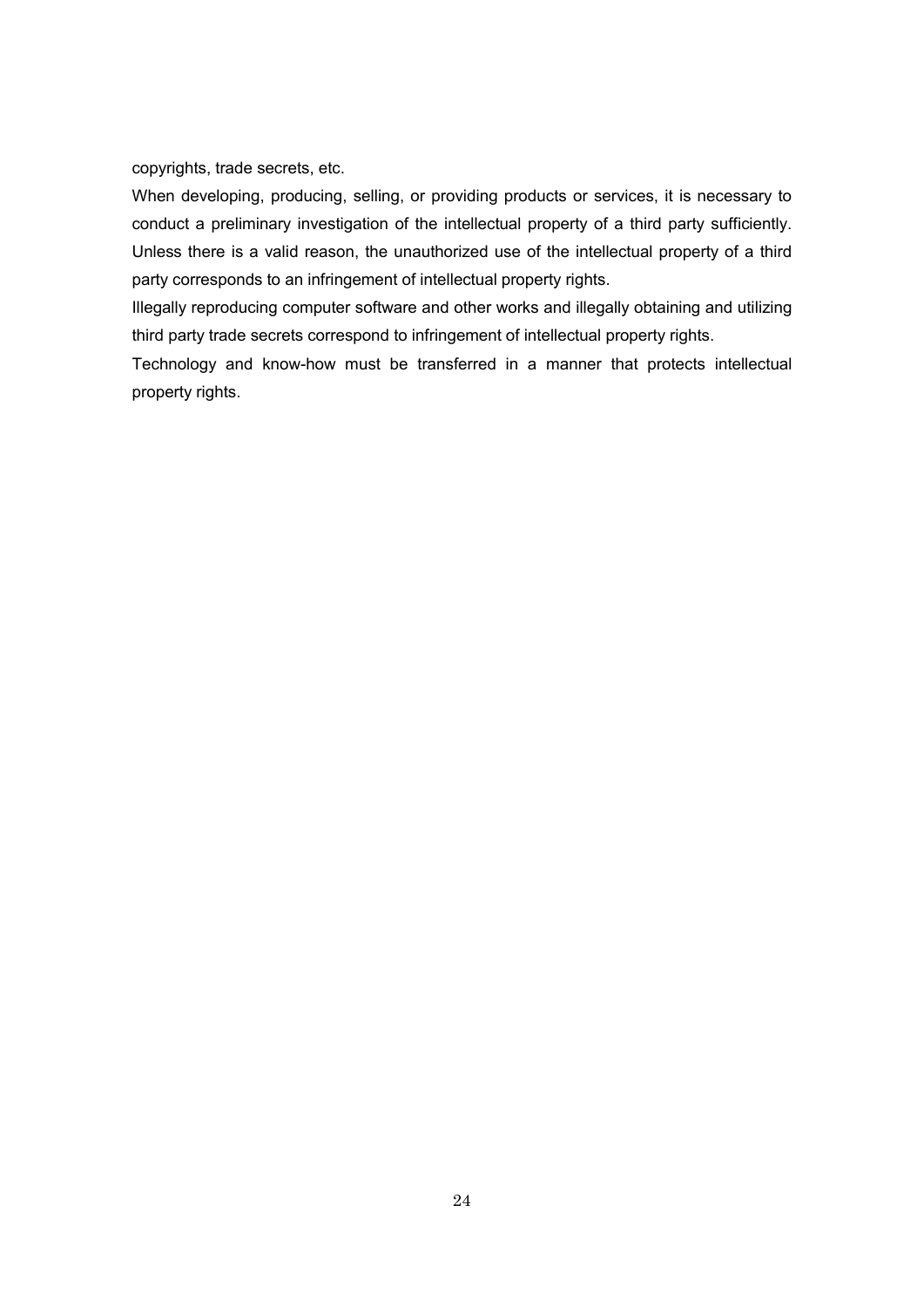#### **5. Building Risk Management System**

#### (5-1) Establishment of Business Continuity Plans (BCPs)

# **Companies shall conduct risk assessments to prepare for disasters, accidents and other contingency, and establish business continuity plans (BCPs) for early recovery.**

BCPs means a plan not to disrupt critical operations even in the event of a crisis or emergency, or if they are disrupted, to resume them within the target recovery period set in advance and to minimize the impact. BCPs includes consideration of preventive measures, the decision-making system for emergencies, initial responses such as securing emergency evacuations, and recovery procedures from the disasters.

#### (5-2) Establishment of Emergency Networks

### **Companies shall establish and periodically update emergency networks that include suppliers and business partners.**

(5-3) Secure of Multiple Production Sites and Alternative Production Sites

**In preparation for the damage of production sites, companies shall secure multiple production sites or alternative production sites.**

(5-4) Listing of Suppliers and Manufacturers

## **Companies shall list and periodically update the suppliers and manufacturers for main materials.**

In order to respond promptly to crisis or emergency and minimize the impact, it is necessary to prepare lists of departments, persons in charge, and suppliers and business partners that shall be contacted in emergency, as well as lists of main material suppliers and manufacturers. If there is a change in the list, it shall be reflected immediately. In order to fulfill responsibility for supply, it is important to consider not only "local recovery strategies" but also "alternative strategies" which complement them. In considering alternative strategies, while considering the balance with business in ordinary times, it is important to consider methods that are easy to realize, such as the assumption of production sites that can perform manufacturing on a temporary basis and agreement of mutual support with other companies in the same industry in remote area in the event of a disaster.

#### (5-5) Protection against Threats on Computer Network

### **Companies shall take defensive measures against threats on computer network and manage them to prevent damages of own companies and other companies.**

Threats on computer networks refers to, for example, computer viruses, computer worms, and spyware.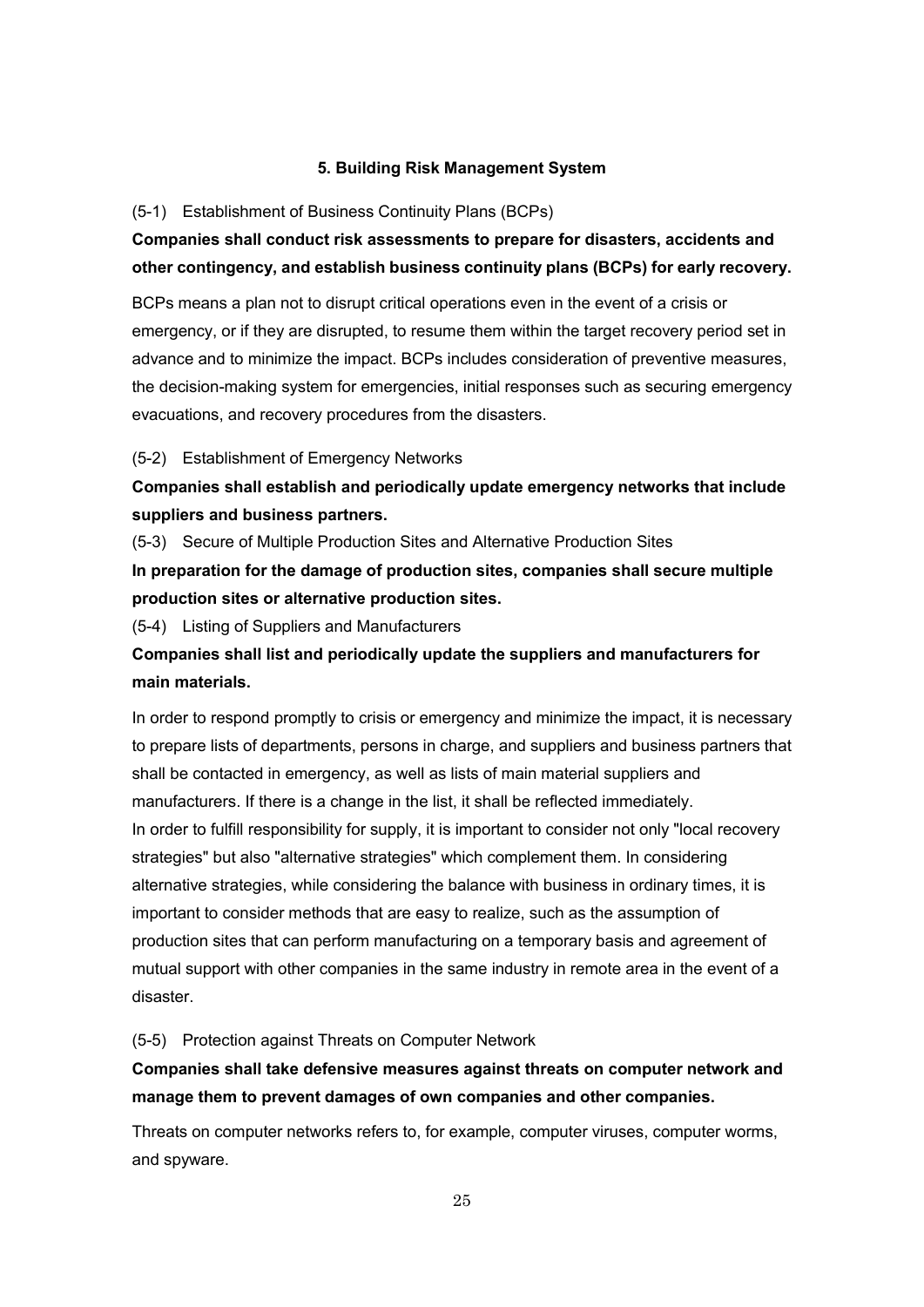If a computer connected to the internet is infected by computer viruses, etc., client information or confidential information stored in the computer may be leaked, and the computers of other companies may be attacked, resulting in a serious loss of operation stagnant, loss of trust, etc. Therefore, it is important to take measures against the threats on computer network to prevent from affecting both inside and outside the company.

# (5-6) Prevention of Confidential Information Leakage of Clients and Third Parties **Companies shall appropriately manage and protect confidential information received from clients and third parties.**

Generally, confidential information from clients and third parties refers to information disclosed by documents agreed to be confidential (including data information recorded electromagnetically and optically) or orally disclosed after notifying that it is confidential. Appropriate management refers to the establishment and promotion of an overall management system for confidential information, including the preparation of codes and policies to be complied by employees, and formulation of plans, implementation of measures, audits, and reviews in accordance with them.

Appropriate protection means not to illegally or improperly obtain, utilize, disclose or leak confidential information.